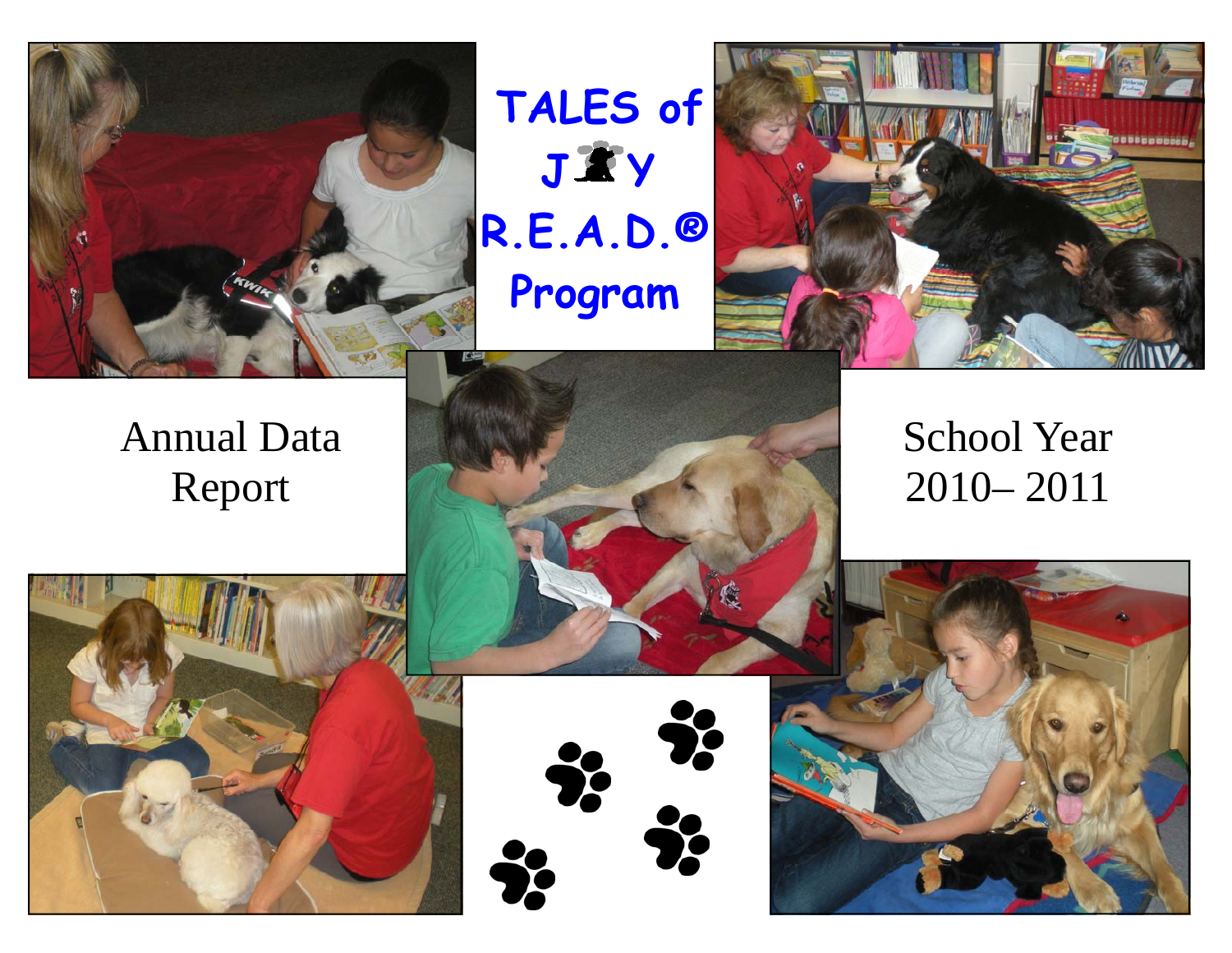

♦ *Student Comments* 



dealer House board



- ♦ *Reading Test Score forms*
- **Reading Test Score graphs**
- ♦ *Reading Test Score graphs*





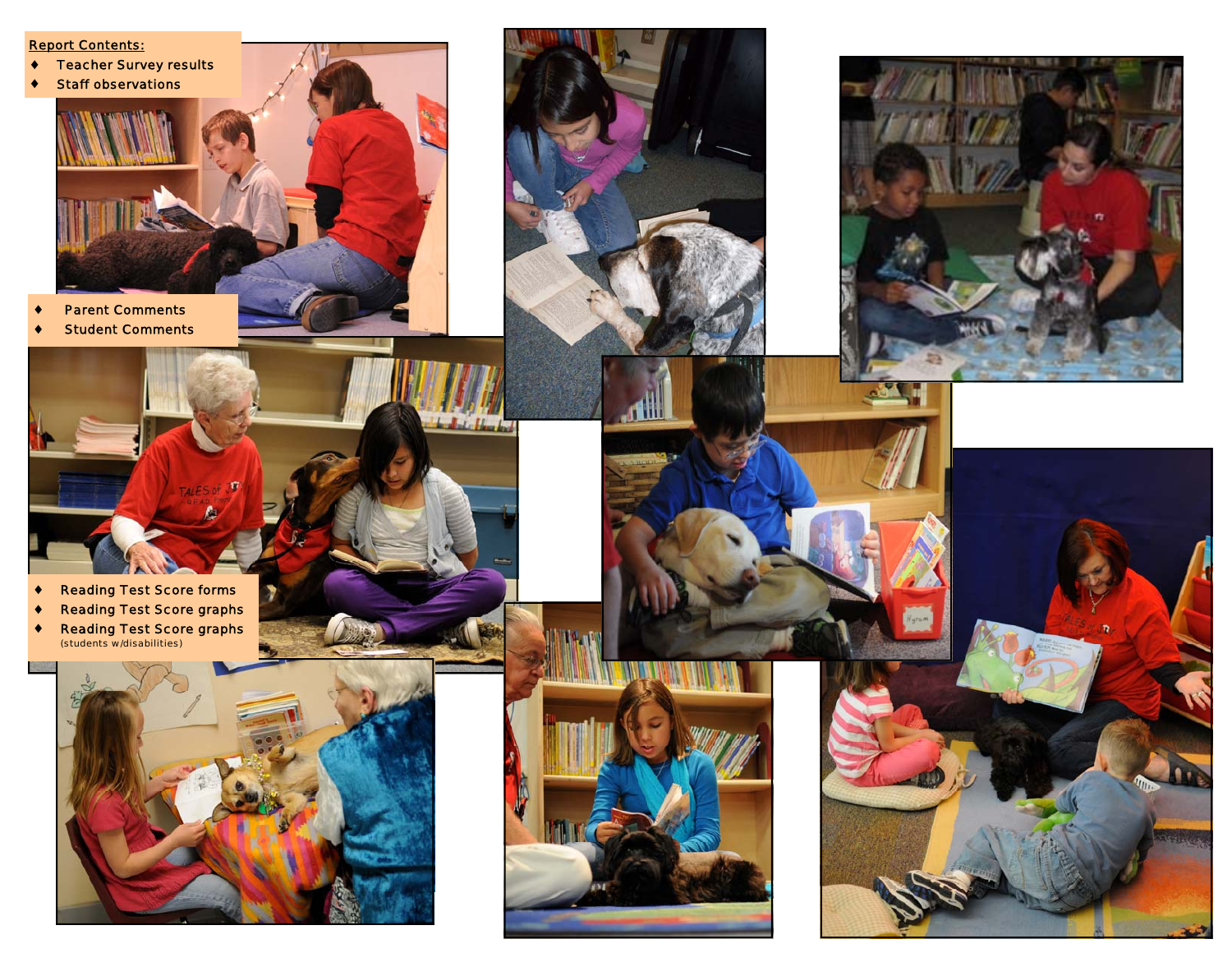

# **TALES of J Y R.E.A.D.® Program**

- **To:** Dr. V. Sue Cleveland, Superintendent of Schools
- **Date:** June 13, 2011
- **From:** Theresa McKinney, Program Coordinator
- **RE:** TALES of JOY R.E.A.D.® Program data results SY 10 11
- **cc:** Carl Leppelman, Richard Bruce, Happy Miller, Jolene Reed, Jerry Reeder, BJ Hartford, Elementary Principals, teachers in program

Our TALES of JOY R.E.A.D.® program has just completed the fifth full year of implementation with great results!

We had 13 registered TALES of JOY R.E.A.D.® teams at 7 elementary schools; Colinas del Norte, Ernest Stapleton, Martin Luther King, Jr., Puesta del Sol, Rio Rancho, Sandia Vista and Vista Grande.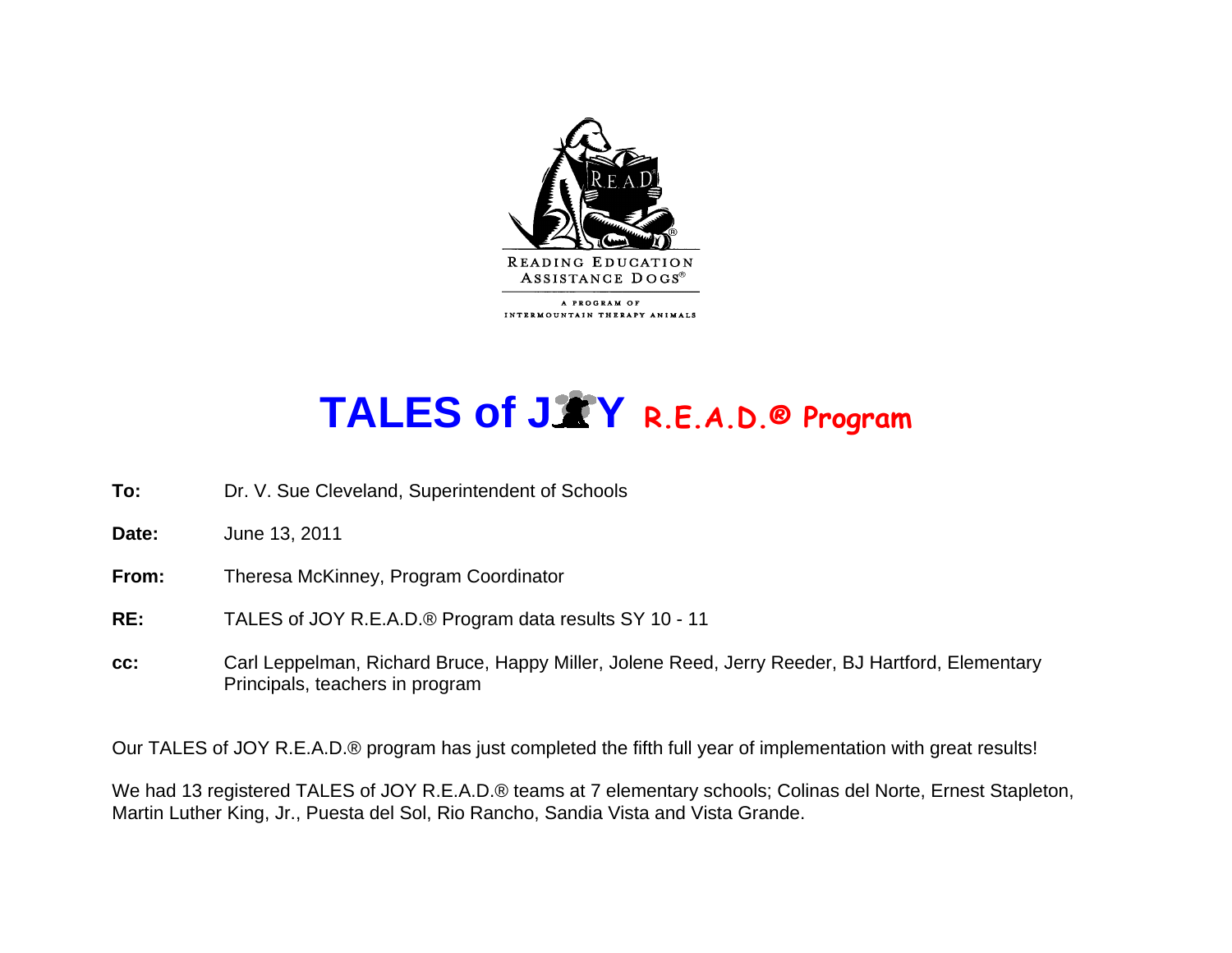There were a total of 84 students (35 students' w/disabilities) grades K – 5 that received "one on one" weekly reading intervention [no reported data for 29 students]. Twenty-three teachers requested a TALES of JOY R.E.A.D.® team to work with students in their classroom; and we have a waiting list of 5 teachers!

Each TALES of JOY R.E.A.D.® team worked with each student for a minimum 1/2 hour per week for approximately 32 weeks, for a total of at least 16.0 hours of "one on one" reading intervention per student. Some students with disabilities worked for 20 minutes per session.

Attached you will find:

- 1. TALES of JOY R.E.A.D. Teacher Survey summary
- 2. Staff Observations
- 3. Parent Comment/observation summary
- 4. Student Comment/observation summary
- 5. Individual Teacher Student Reading Test Score forms
- 6. Summative Reading score graphs, Regular Ed students (beige)
- 7. Summative Reading score graphs, Students w/Disabilities (yellow)

The attached graphs show the beginning/ middle/end of year reading scores; using either the DRA (Developmental Reading Assessment) or the NWEA MAP (Measure Academic Progress) computerized assessment. As you can see the results are very positive!

The reading test results, survey and parent comments are very positive regarding the quantitative and qualitative benefits of our TALES of JOY R.E.A.D.® teams working with the students.

Looking ahead to the fall 2011 we will have a total of 14 registered teams. We will be adding 7 NEW registered teams this summer! There are 4 teams that are district staff: Classroom teacher at Sandia Vista; District Autism Specialist; District Administrative Assistant and the Site Specialist at Ernest Stapleton.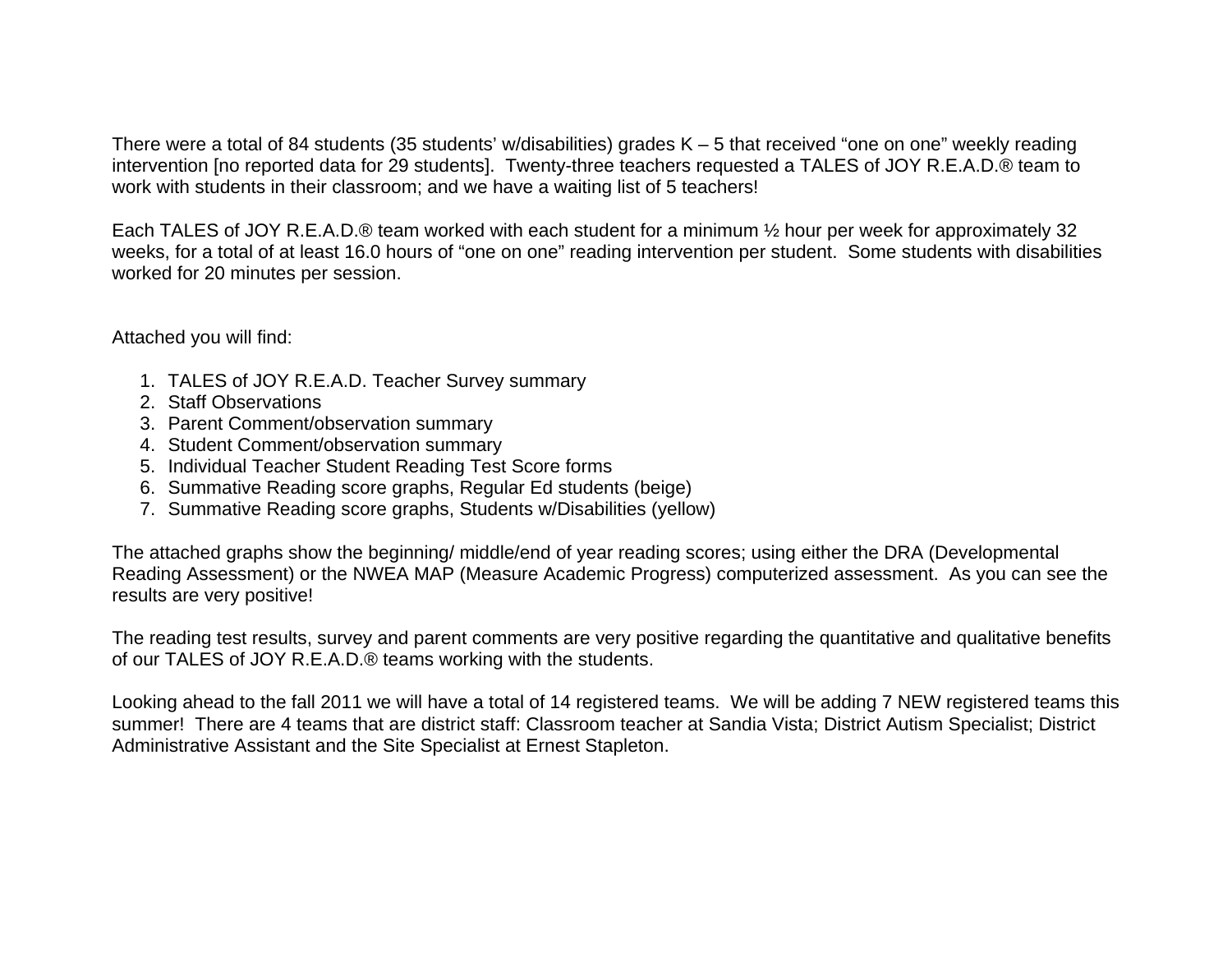We currently have an elementary school administrator and a teacher that have their puppies in training classes with the end goal to become a registered Therapy team and member of our TALES of JOY R.E.A.D.® program. As always we will continue to educate the public and staff about our program in hopes to recruit more TALES of JOY R.E.A.D.® teams!

Various team members are actively involved in community service projects as well:

- 1. Weekly visits to local nursing homes
- 2. Summer weekly TALES of JOY R.E.A.D.® program at Barnes & Noble Book store for June & July
- 3. Year round monthly TALES of JOY R.E.A.D.® program at Loma Colorado Library in Rio Rancho
- 4. Year round monthly TALES of JOY R.E.A.D. ® program at Esther Bone Branch Library in Rio Rancho
- 5. Monthly R.E.A.D. sessions with students at Presbyterian Ear Institute (PEI), the only speaking school for deaf children in New Mexico.
- 6. "Dog Safety" programs at several of our S.A.F.E. After School program sites
- 7. Participate in the annual Reader's Café, RRPS

Our "sister" TALES of JOY R.E.A.D.® program in Cuba is very active and doing wonderful things for the local community! Ms. Barron and her three dogs worked this past year in the local library in Cuba. They also participate in our local library programs as often as they can on Saturdays.

We are beginning our second "sister" TALES of JOY R.E.A.D.® program in Bernalillo. Two of our new TALES of JOY R.E.A.D.® program teams will start a program in Martha Liebert Library this month! We welcome their commitment and dedication to their local community and children.

The TALES of JOY R.E.A.D.® program teams are doing wonderful things within our community and for the students of New Mexico! "Paw" through our website: www.TalesofJoyRead.com for more information.

Thank you again for your support of this program and commitment to Student Excellence!!

Enclosures (7)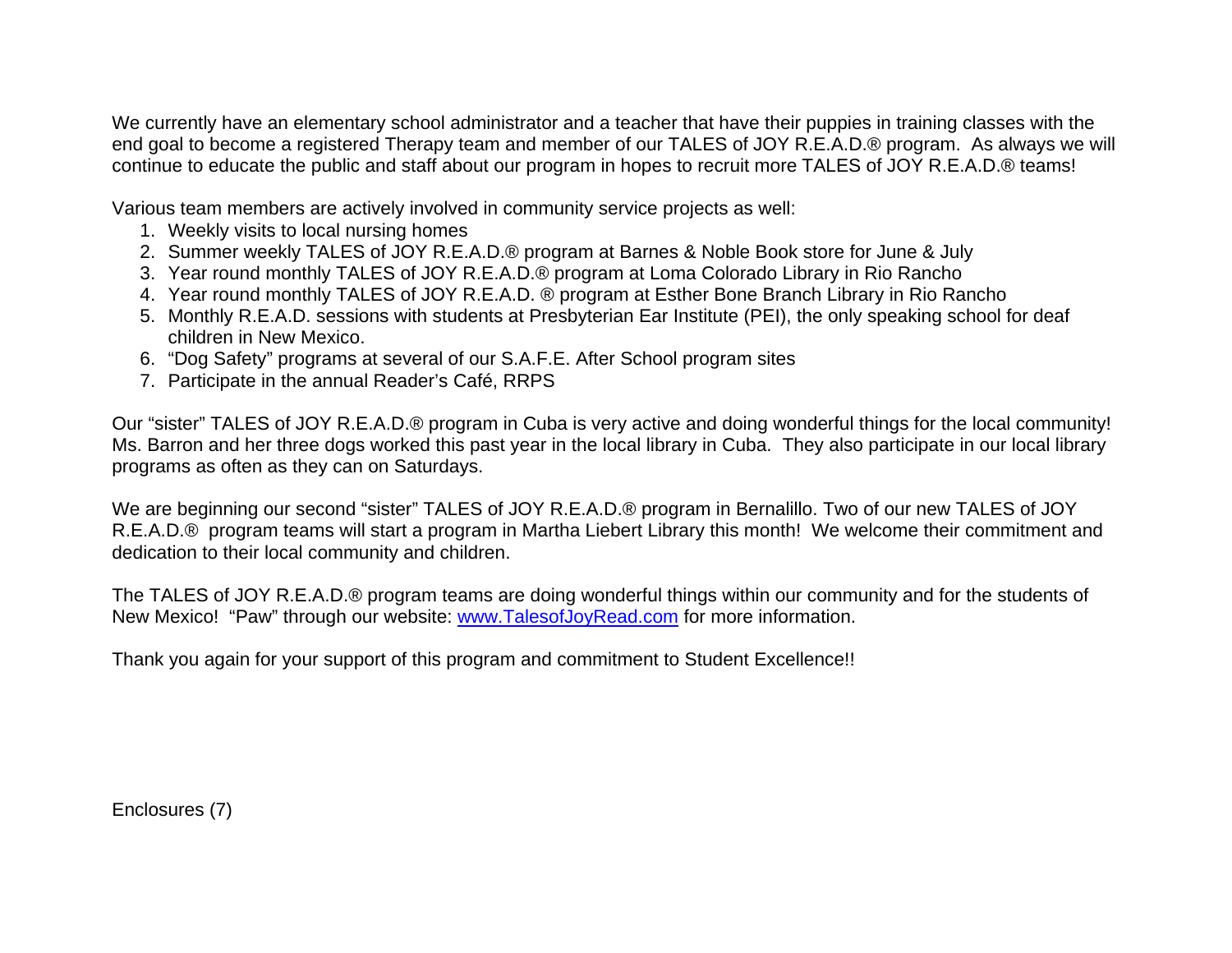Completed by 17 Teachers; \_\_\_ Classroom Educational Assistants; \_\_\_ Other staff "Handler" (dog owner) and "Dog" (registered Therapy dog) (no names have been used to keep all comments equitable)

**1.** Would you rate your experience working with a TALES of JOY R.E.A.D.® team this year as positive?

| A. Yes                                                      | B. No |                 |  |
|-------------------------------------------------------------|-------|-----------------|--|
| 100%                                                        |       | If no, why not? |  |
| Yes, even though the Handler's<br>work schedule changed and |       |                 |  |
| had little time towards the                                 |       |                 |  |
| end of the year.                                            |       |                 |  |

**2.** Do you intend on requesting a TALES of JOY R.E.A.D.® team to work with your class again next year?

| A. Yes                        | B. No |                 |
|-------------------------------|-------|-----------------|
| 100%                          |       | If no, why not? |
| <b>Yes Please!</b>            |       |                 |
| Handler and Dog, please! They |       |                 |
| are wonderful! The students   |       |                 |
| love them!                    |       |                 |
|                               |       |                 |
|                               |       |                 |
|                               |       |                 |

**3.** What changes in student reading levels were you able to observe and document?

| > Students moving multiple levels over the course of the school year.                                                                   |
|-----------------------------------------------------------------------------------------------------------------------------------------|
| > Students reading levels went from nearing proficiency at the beginning of the year to proficient by the end of the year with the help |
| of this program.                                                                                                                        |
| > One of the students grew tremendously according to the NWEA test in Reading this year. The other (he started later than the           |
| first) actually went down by 6 points according to the NWEA test. According to the DRA test - both of the students point values did     |
| decrease, unfortunately. My theory on why this might happen is because of the written comprehension component of the DRA test.          |
| If the TOJ program would like to offer help in this area, the TOJ volunteers could ask the students to write summaries of what they     |
| have read to the dogs in between each session. (Great suggestion!)                                                                      |
| > My students were more enthusiastic about reading aloud and reading in general after this experience. Students moved from              |
| nearing proficiency to proficient while participating.                                                                                  |
| > Most students went up at least one DRA level during the fall semester when Dog came to our literacy group.                            |
| > They all advanced in their reading levels.                                                                                            |
| > All students are on grade level. Helped fluency and confidence. Motivated student to read - he asked if Dog was coming.               |
|                                                                                                                                         |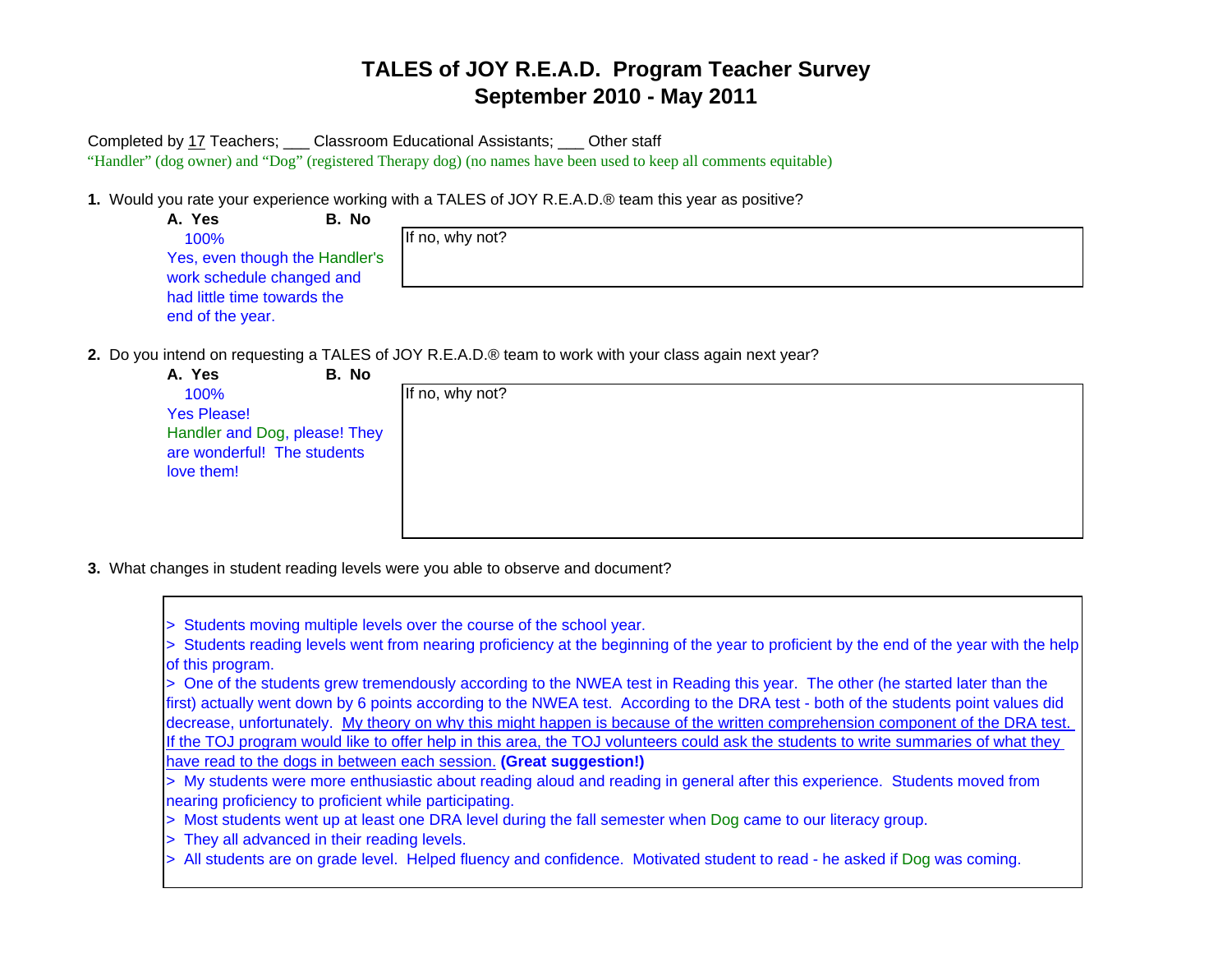> All the students that participated in the R.E.A.D.® program reading levels increased on the DRA. > I observed as well as documented growth in students reading. I notice that since the students were getting extra reading time with the TALES of JOY program, they were more excited about reading. They also gained a lot more confidence in their reading orally and with their abilities to effectively use their reading strategies. > One student made the biggest leap this year! Not only did his NWEA improve, but his reading level went from a 30 to beginning 50. He improved his skills of retelling and summarizing and his comprehension has really improved in fiction. > Increase in NWEA and DRA scores.> Unfortunately, these two students targeted didn't show much growth. > I observed greater relaxation toward Dog by my students with autism and severe disabilities. I noticed one student taking a great interest in books as the year progressed - would peruse books calmly and independently. > I observed more confident readers and test scores show increase in fluency and comprehension. > Handler and Dog worked with a very reluctant student. By the second month, he was willing to give up his recess to work more with the TALES of JOY R.E.A.D.® team. > My students went from nearing proficiency to proficient and one student started checking out chapter books. > Handler was wonderful in working with the students in the areas in which they struggled whether it was comprehension, fluency or both. In addition, these students did not have someone at home practicing with them so the additional practice with an adult weekly was wonderful. The students gained confidence in their skills as the year progressed. Both students began significantly below level and increased over the year more than one grade level.

**4.** What changes did you observe in your students eagerness to start a reading activity as a result of this program?

> Increase in confidence - a feeling of "I can".

> The students really enjoyed reading with the dog and were very excited when they got to go read.

> Both of the participants absolutely LOVED to go and read to their dog! They both wrote glowing reports on their comment forms about their successes in reading, and their love for Dog (their therapy dog).

> Students enjoy reading more and want to participate. Before, it was more of a chore for them. They also consider it a privilege to read now.

> Students loved reading to Dog, especially those that are considered the most struggling readers. They seemed to feel more at ease with reading out loud.

- > Love to read, especially about dogs and other animals.
- > All students looked forward to reading to Dog. One on one time with an adult was appreciated by students.
- > Student was excited to read every week with Dog. He looked forward to it. All students in the class want to participate!

> The R.E.A.D.® program was a great motivator for 2 of my students who were reluctant readers at the beginning of the school

year. I would simply remind them we needed to practice reading so when Dog came they would be ready. This is all it would take to get them started.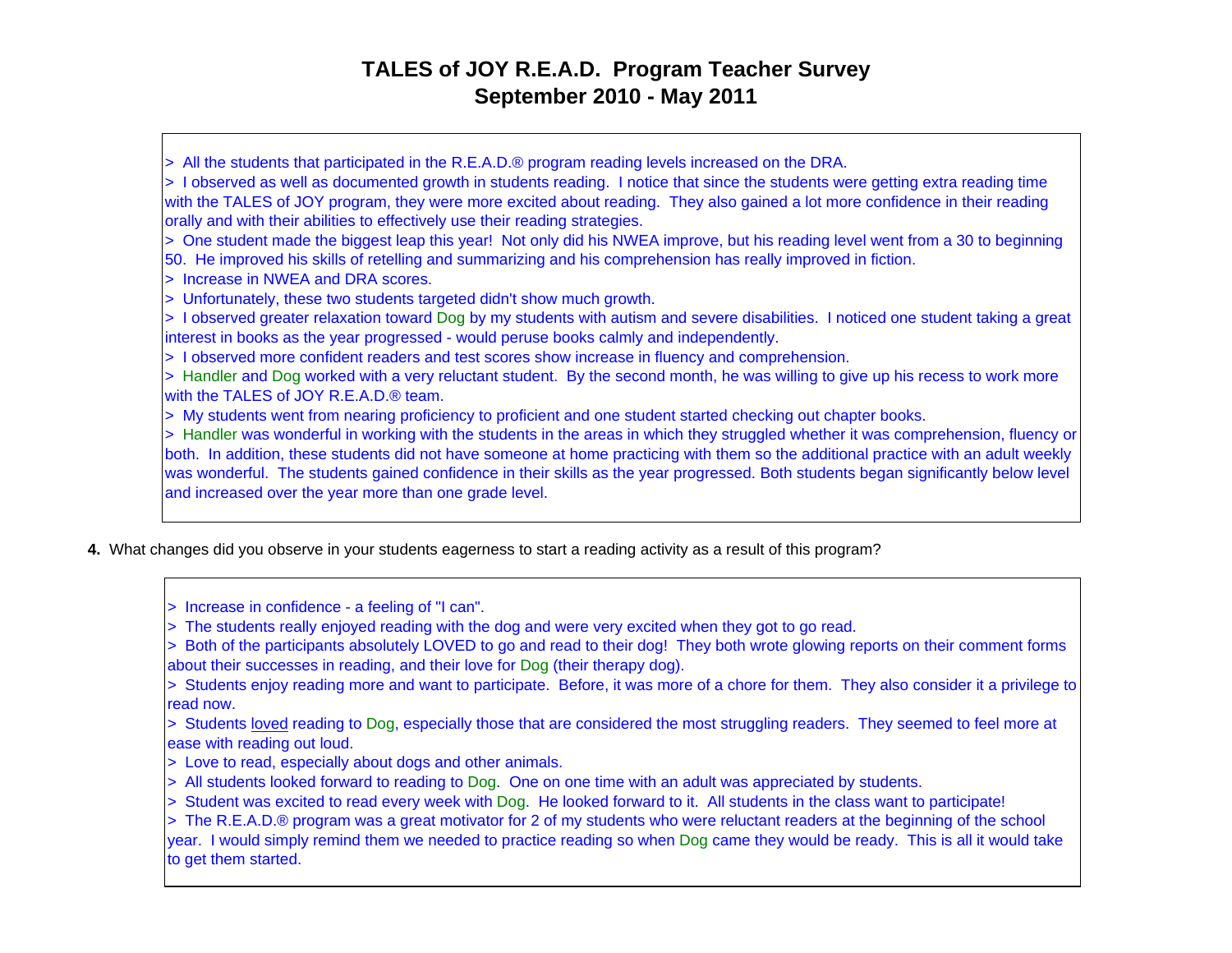> They all were excited to read more challenging books. I think it was because they were just reading for joy and not during a reading group or for a class assignment.

> All of the students in my class want to read with the dog, especially the ones chosen! Their engagement is high. Last year, kids didn't want to go, but not this year.

- > They were more confident and eager to read. One fluency improved.
- > Sorry they really have bad attitudes set in.
- > All of the students looked forward to Dog coming and having the time to spend with him. I noticed one student was able to attend to being read aloud to for longer periods of time.
- > Students were very eager to read with Handler and Dog. That eagerness also transferred to class and home.
- > Both of my students were willing to give up recess in order to read with Handler and Dog. One student showed more willingness to read out loud to the class as his confidence grew.
- > I observed that both students could readily choose a book and be engaged in reading in a short amount of time.
- > As stated above, their confidence grew throughout the year and they actually asked for turns to read out loud in class.
- **5**. Were you able to see any other positive benefits in your students behaviors, social skills, communication skills or overall well being?
	- > Yes! Behaviors, social skills and communication were all positively reinforced.
	- > Yes, students that got to read with Dog began to enjoy reading and were able to gain confidence in their reading skills.
	- > Yes. Both students were communicative with the handler, and both kept very close track of when they were to leave the classroom in order to go read with their dog.
	- > Students who participated were the envy of all other students! It was one program that they actually wanted to participate in and didn't consider it as a punishment or stigma as they sometimes do with other intervention programs.
	- > Students that have ADHD actually came back to class a bit calmer, and all students felt more positive about reading their books on days Dog came and for a period of time afterwards.
	- > In a selective mute child, she read to the dog and will not talk to adults.
	- > Good, positive experience for behavior problem student!
	- > Two of the students whom read with Dog have significant needs, their faces light up when it is their turn to read to the dog. They are so proud and happy to walk Dog to the library. It really boosts their self esteem to be able to read with the R.E.A.D.® dog. Other students have told them how lucky they are to be able to read to Dog.
	- > They felt like they were special and this helped with their confidence not only in reading but in a social setting as well.
	- > I was able to see benefits to students' social skills and they seemed genuinely happy after reading with Dog.
	- > Yes increased confidence.
	- > Other students on group read days were excited and eager to go read.
	- > Two autistic students were able to attend to books for greater periods of time. Student grew unafraid of Dog and actively pet him.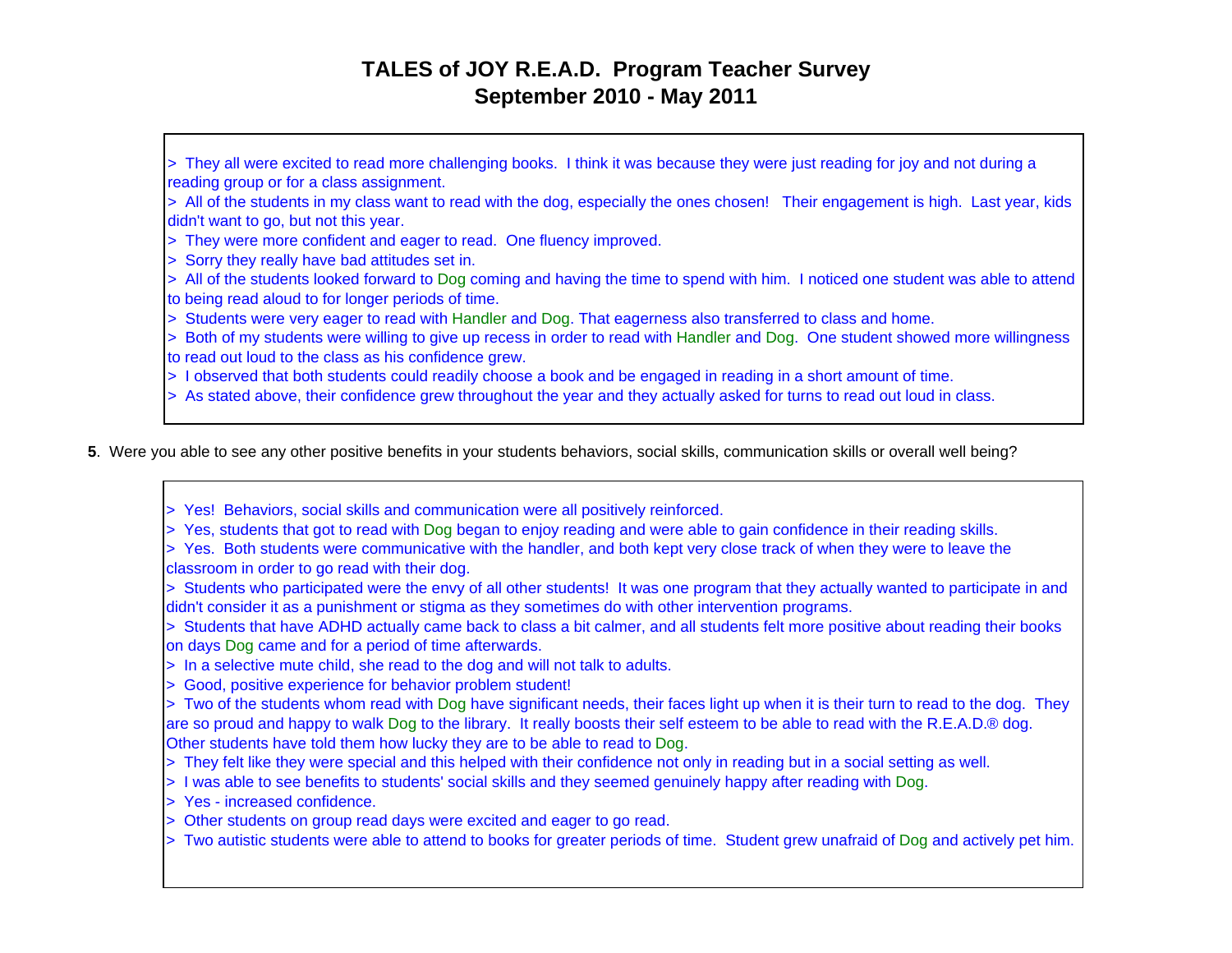- > I observed more confidence and motivation in all students who worked with Handler and Dog.
- > My very reluctant student showed more interest and enjoyment at school on days Handler and Dog came.
- > They had more confidence to read other materials, such as plays, poems, and read alouds.
- > Both of these students were confident socially from the start of the school year.
- **6.** Would you consider the TALES of JOY R.E.A.D.® Program a viable literacy intervention?

**A. Yes B. No**100%

#### **7.** General Comments:

- > This experience helps students slow down and enjoy the reading process.
- > I really love this program because it provides a one to one intervention for students who need extra support but do not qualify for other intervention programs.
- > It is a wonderful program! Thank you for sharing with us!
- > I would love to see TOJ added as a research-based intervention on SAT paperwork. **(Great Suggestion!)**
- > Handler and Dog are also very professional and good at working with students!
- > It is a wonderful program. Handler is a very important part of our children's lives.
- > Yes, it is a viable literacy intervention and has helped some students in the past, but not this year.
- > We love the program!

> I love this program and Handler and Dog. Handler is able to give the students some one on one attention that they really need. She gets involved in their reading and they feel good about reading with her.

> Thank you so much for such a valuable program!

> An email sent February 2011 . . . I just wanted to let you know, if I haven't already that the two students who are reading with Dog and Handler have made these point gains in NWEA: Student one went from 169 to 183 in reading. Student two went from 183 to 194 and this brings her up to grade level. Her comprehension has improved so much and she exhibits much more confidence in reading. She doesn't even shy away from reading new character names, and city and state names. Thank you for this wonderful program!

> I am very glad I participated in the program and look forward to participating again next year.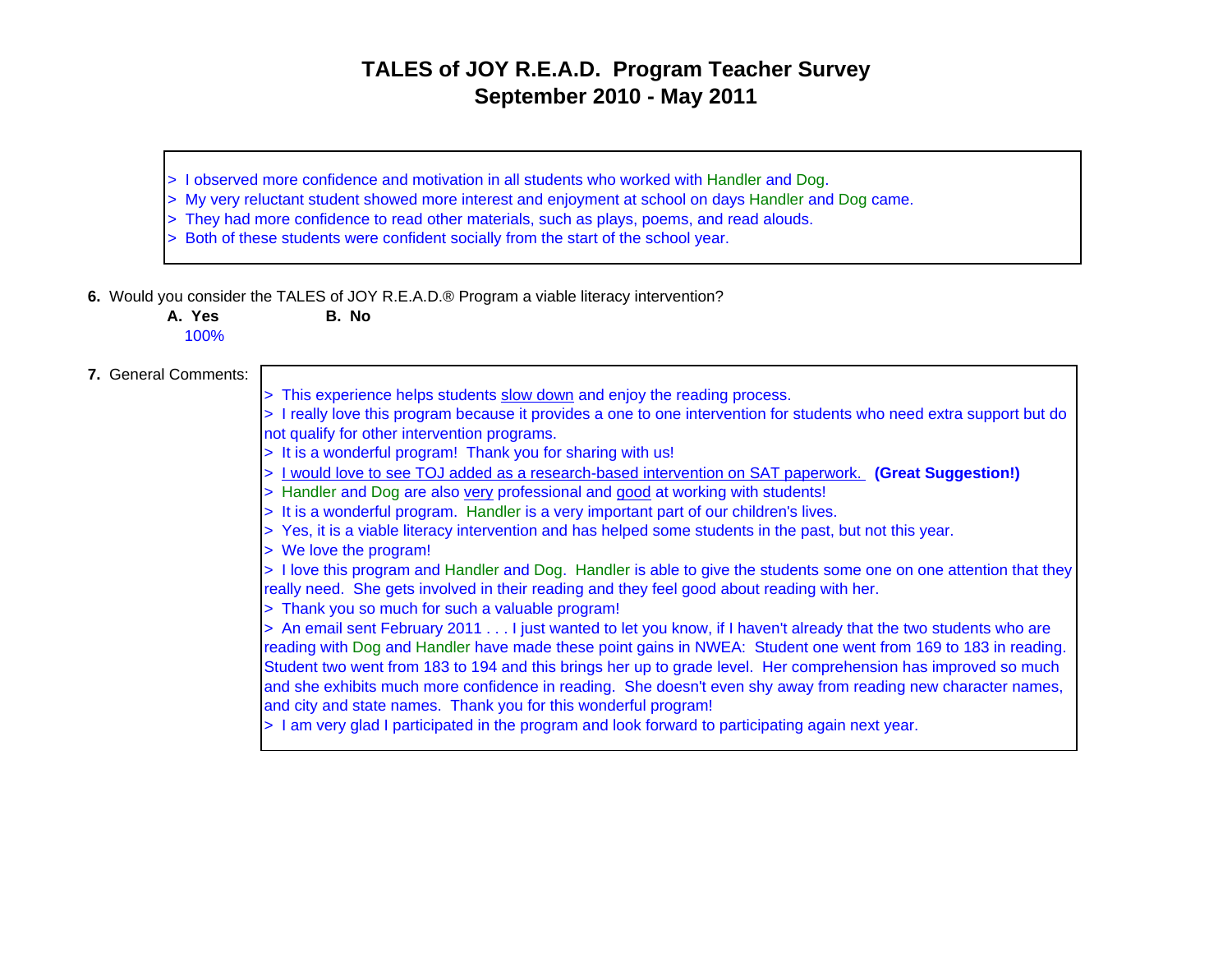TALES of JOY R.E.A.D.® Program observations as documented by RRPS staff, Melissa Graff, Site Specialist, Owner/handler of Riley, CGC, TD Inc, R.E.A.D. dog. Riley accompanied Ms. Graff in her weekly job duties as well as working as <sup>a</sup> TALES of JOY R.E.A.D. dog with selective students throughout the school year.

- When Riley was reading with the students, I saw more confidence and more willingness to try new/challenging books.
- One student told me he had new books and they were really hard for him since he had not practiced. I encouraged him to try and reassured him that I would help with any difficult words. Out of the 150 ‐175 words in the story, he did not know two. One was <sup>a</sup> character's name and the other was <sup>a</sup> word that could not be sounded out by any phonetic rule. I teased him about being <sup>a</sup> "fibber" and his response was, "Well, it's not hard when I read to the dog."
- One student always made sure Riley saw the pictures. He would always turn the book and point out the important things in the pictures. One day Riley was lying on his back and the student turned the book upside down so Riley could see the pictures right side up.
- $\ddot{\mathbf{\hat{x}}}$  Riley was subjected to more than one IEP meeting during the school year. I always let the parents know he was in the room and asked if that was <sup>a</sup> problem. Only one time did <sup>a</sup> parent say she was afraid of large dogs, but gave permission for him to stay. He was always patient, quiet and unobtrusive during the meetings. Usually, he was curled up next to <sup>a</sup> staff member on the floor. However, there were two occasions that the tension rose in the room and he went to the person he perceived needed the distraction. Once was the parent and the second time it was <sup>a</sup> teacher. After things calmed down, he returned to his "spot" and went back to sleep.
- $\clubsuit$  Throughout the school year we visited with the students in the CBI classroom. We participated in whatever activity was happening – read aloud, math, writing, music, science experiments, etc. On <sup>a</sup> few visits, we took the students outside to throw the ball for Riley. During each of these weekly visits, the students learned and used new vocabulary (The ball is slimy/soggy/slobbery vs. grunting in disgust when touching the ball). The students were excited each time we visited and even the students with multiple disabilities reached out to pet Riley. One of these students was angry one afternoon while we were visiting. One of the EAs finally realized she was angry because she couldn't reach Riley and no one was helping her move toward him. Once she was able to touch him, she was contented. Her engagement with him was always limited, but the fact she wanted to be close enough to touch him and let it be known was <sup>a</sup> huge accomplishment!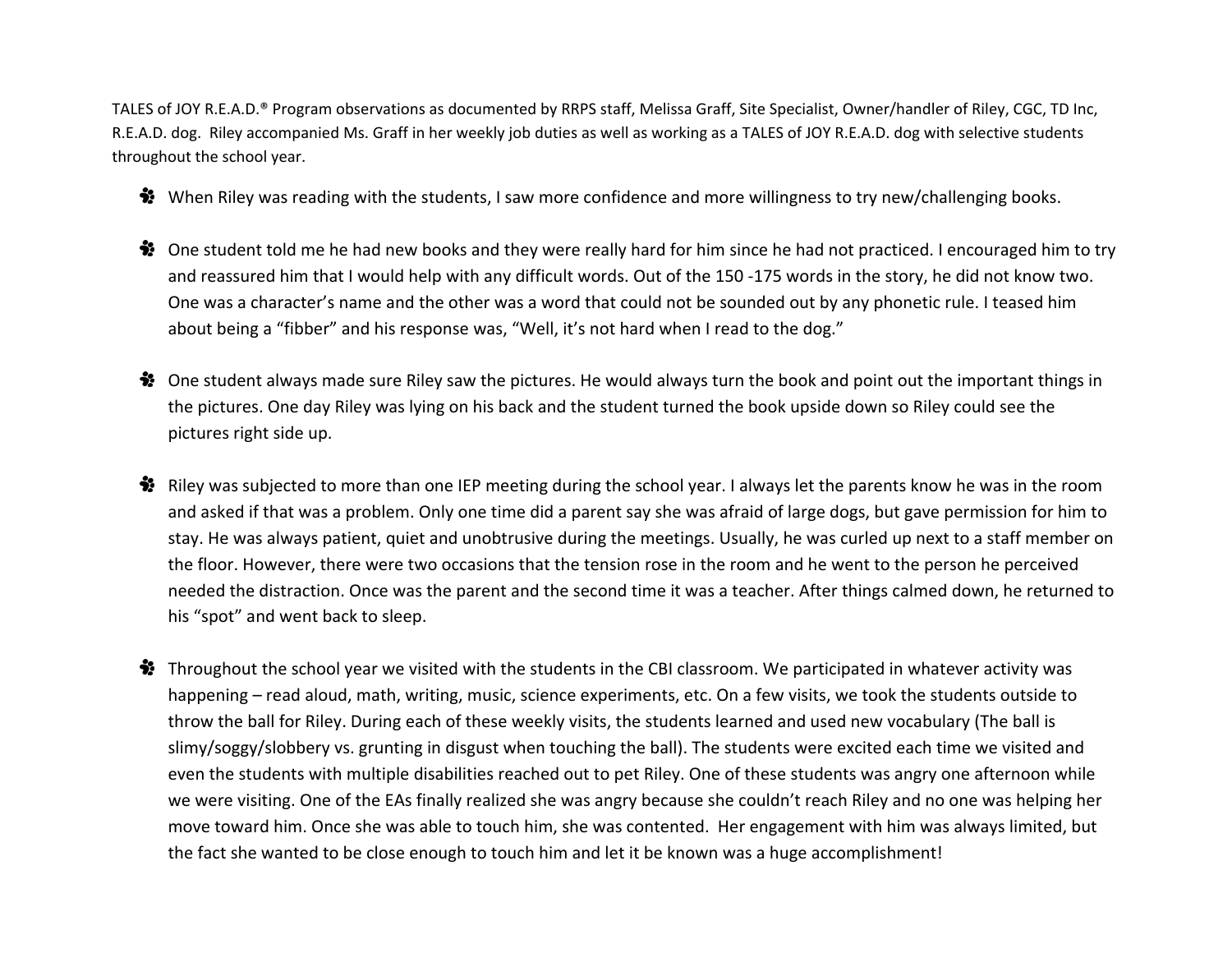- Each week we also visited the Behavior Intervention Program classroom. We didn't always stay long depending on the mood of the students that day. The students read to him, showed him their work, and just talked to him. Even when behaviors were escalating, Riley provided <sup>a</sup> good distraction for the other students as well as staff.
- <u><sup>•</sup> During SBA testing</u>, I asked the two students I was scribing for if they were ok with Riley being there on the two Fridays. Both students had high test anxiety and Riley sat next to them, put his head in their laps and let them pet him while they worked through the tests. One student wanted to know if Riley could come every day of testing.
- For the staff during SBA testing, Riley was present for the test check out. Most of the teachers picking up tests stopped to pet him and commented on his therapy for the staff.
- $\clubsuit$  Riley has much of the staff well trained. When they stop by my office, he always has a very soggy ball ready so they can play. <u>He</u> will throw or kick the ball to the visitor and they usually kick it for him. Almost all of the people stopping by my office on Fridays are there to see Riley, not me.

TALES of JOY R.E.A.D.® Program observations as documented by RRPS staff, Cindy Van Meter, MA, CCC‐SLP, Autism Specialist, Owner/handler of Cassie, CGC, TD Inc, R.E.A.D. dog. Cassie accompanied Ms. Van Meter in her weekly job duties as well as working as <sup>a</sup> TALES of JOY R.E.A.D. dog with selective students throughout the school year.

- Cassie continued her job at Desert Pathways, the alternative school. She, as always, brought joy and smiles to "her" students and the other students at Desert Pathways as well as the faculty and staff. This year there is no data as to her increasing any good behaviors or better skills other than on Fridays the students and faculty were perhaps <sup>a</sup> little happier.
- She also started going to one of Sandia Vista's inclusion classrooms that is primarily students with autism where she functioned as <sup>a</sup> R.E.A.D.® dog, more or less (she read to them!). There, she elicited increased language from the students as they "commanded" her to do her tricks and asked me for "more cookies for Cassie" as well as answered questions about the stories. All in all she had <sup>a</sup> great year!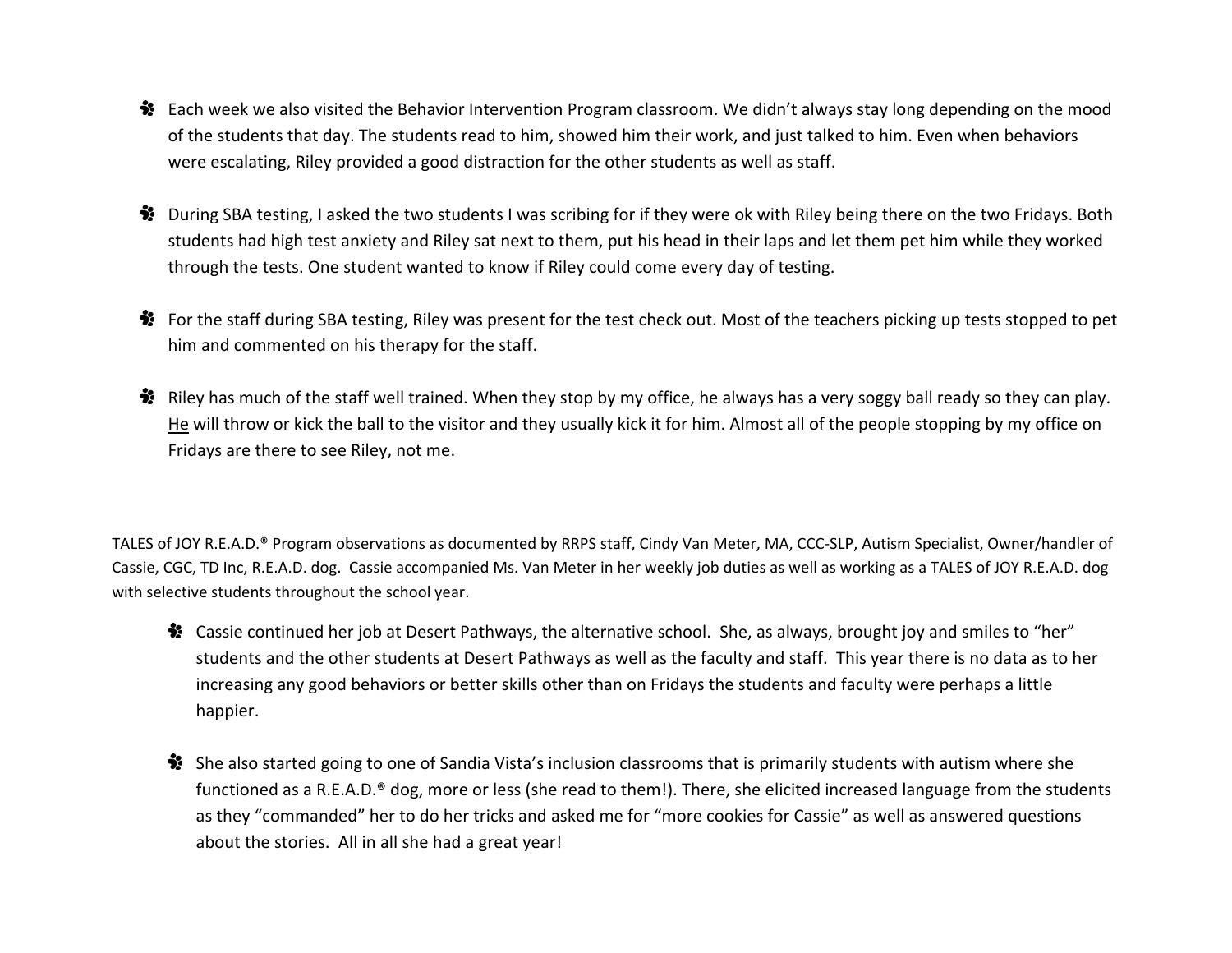### **TALES of J Y R.E.A.D.® Program!**

#### Dear Parent/guardian,

Your son/daughter has been working with one of our TALES of JOY R.E.A.D.® therapy dogs this past school year 10 - 11. They have met on a weekly basis for a minimum of 20 minutes/maximum of 30 minutes; working on reading skills, communication skills and social skills, etc.

At the end of each school year a comprehensive report is put together for Dr. Cleveland and the RRPS School Board to share the collected data and the wonderful benefits of this program for each student. No student names are given, only measurable data and staff comments.

I would like to invite you to share any comments/observations/changes you have seen in your child since participating in this program. Thank you for your support and dedication to your child's education!!

#### *Each number represents an individual parent response.*

#### **"Handler" (dog owner) and "Dog" (registered Therapy dog) (no names have been used to keep all comments equitable)**

- (1) Since my son has been taking this program I've noticed a huge improvement in his reading. He's beginning to read faster and understanding the story he read. Now he enjoys reading with his family more and has confidence in himself that he can do it. A big thanks to the program for helping my son succeed.
- (2) Our daughter thoroughly enjoyed participating in the TALES of JOY R.E.A.D. program. She was selected for being an emerging reader to enhance her reading abilities. We have noticed that both her fluency and confidence have increased. She looks forward to the program every week and talks about **Dog** frequently. As we do not have pets, it also made her more comfortable around animals. We are very appreciative that RRPS offers this fine program for kids.
- (3) My son really enjoyed reading with the dogs. It could be a number of things, but his reading skills have definitely increased and so has his confidence and joy for reading. He loved reading to **Dog** . I think this is a great program. Anything that encourages children to love learning is a great idea.
- (4) Since my son has participated in this program, I have noticed that his reading is better. He's learned to sound out words that he doesn't know or aren't familiar with. It has also helped him in his writing of words that he sees when he's reading. I think the program is good for him because it enhances and improves his social skills with his peers. He also loves interacting with animals.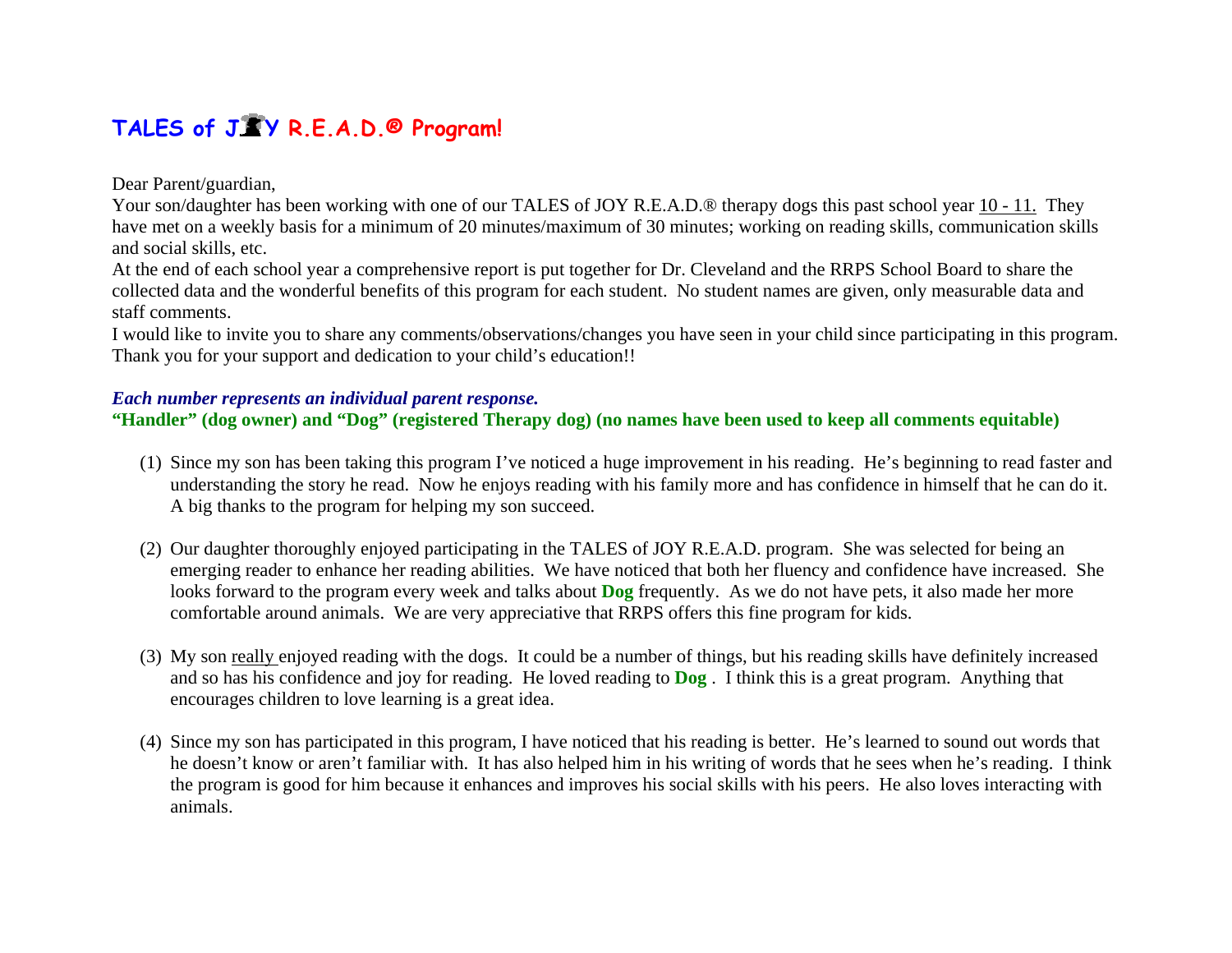### **TALES of J Y R.E.A.D.® Program!**

#### Dear Student,

You have been working with a TALES of JOY R.E.A.D.® program team (dog and owner) for all/portion of this school year 2010 – 2011. Each week you read aloud to your TALES of JOY R.E.A.D.® team.

If you would like to comment on this experience and how it has impacted you (reading skills, confidence levels, overall observations); we welcome your comments. All comments will be included in our end of the year annual Data Report. Thank you!

#### *Each number represents an individual student response.*

**"Handler" (dog owner) and "Dog" (registered Therapy dog) (no names have been used to keep all comments equitable)** 

- (1) I liked reading with **Dog** because I got stickers. I also got to leave the room and see **Dog**.
- (2) I like reading with **Dog** because it's fun and she is playful and I like giving **Dog** treats because she is very fun to give her treats and I like reading to her too and that's only one reason. Why I like this class it's fun helps me read better and helps **Dog** listen more that's why I like reading with **Dog**.
- (3) I feel that my reading skills have made a big difference in my reading. I can read with more confidence every time I read to **Dog**. I feel that I am becoming better at reading thank you for your time. Because I feel that if I wasn't reading to **Dog** my reading would not be increasing. I also want to say thank you for your patience when helping me read. I like how we do activities together. Thank you.
- (4) I like reading with **Dog.**
- (5) Thank you for reading with me. It made my reading grade higher.
- (6) I really liked reading with **Dog** and I would want to read with her every day. She is a good dog I love her and she is really cute. I want **Dog** to know she is my favorite dog I have ever read to. It has been a really good year reading to her. I want **Dog** to know I will always love you and she has been a really good dog for me reading to her. My favorite parts were giving her treats.
- (7) I like it. I like reading with him.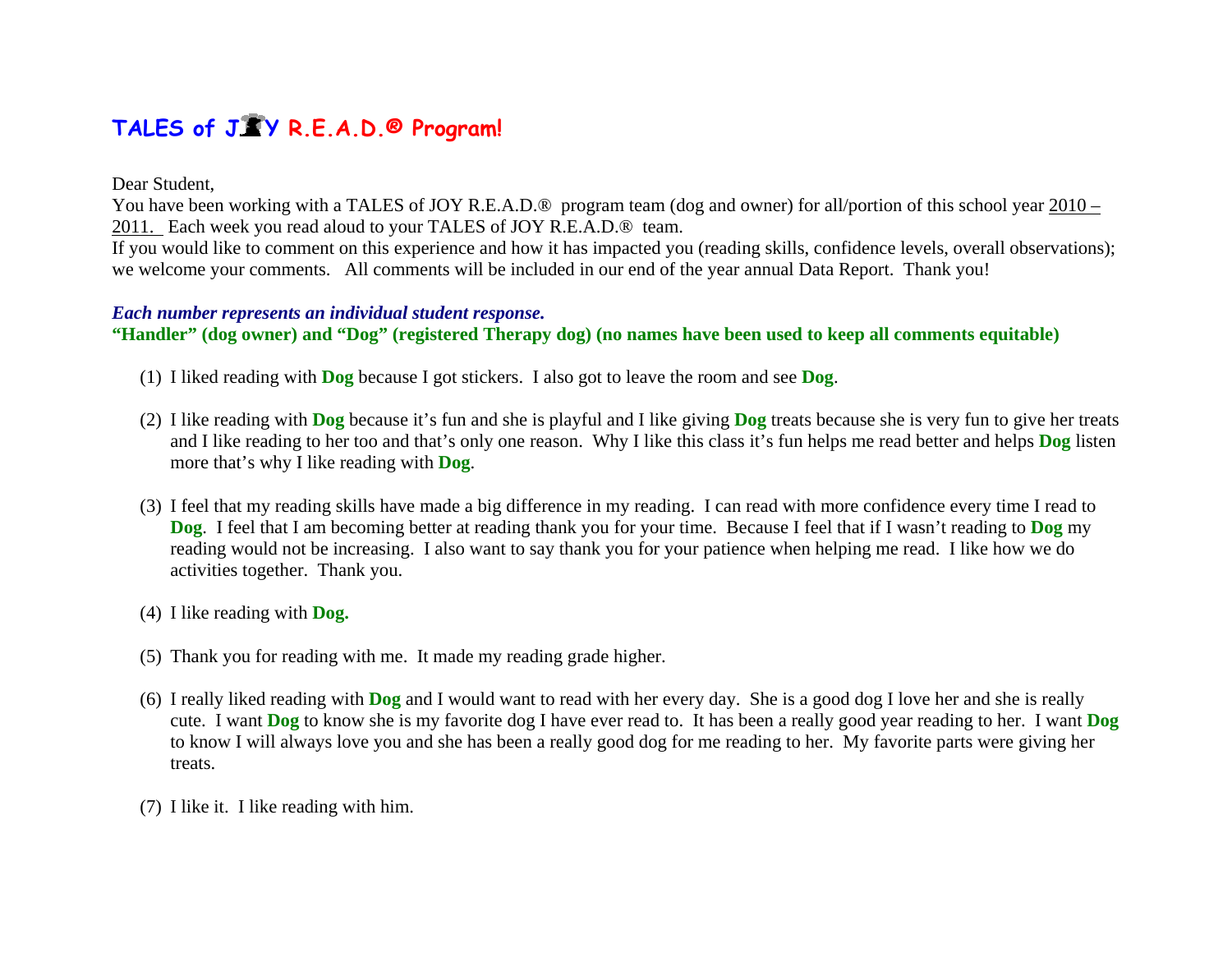- (8) It is fun. Helps with my reading. **Dog** likes the Danny books.
- (9) I like it. I like sitting by him and reading. Him licking me. It helped me read because I read a lot of books.
- (10) **Dog** is so cute and funny when I hear about her. She comforts me when I read her a story. TALES of JOY helps me a lot. If a hard word comes to me I sound it out. I love reading with **Dog** and her amazing owner. They are so nice to me and all of the other kids want to read with her and **Dog**. If I can read with her and **Dog** every year I would. **Dog** is so soft; if I can do it I pet her.
- (11) I really loved reading with **Dog** it was really fun! And I wish we were still reading with her. **Dog** was really pretty and nice. I love dogs.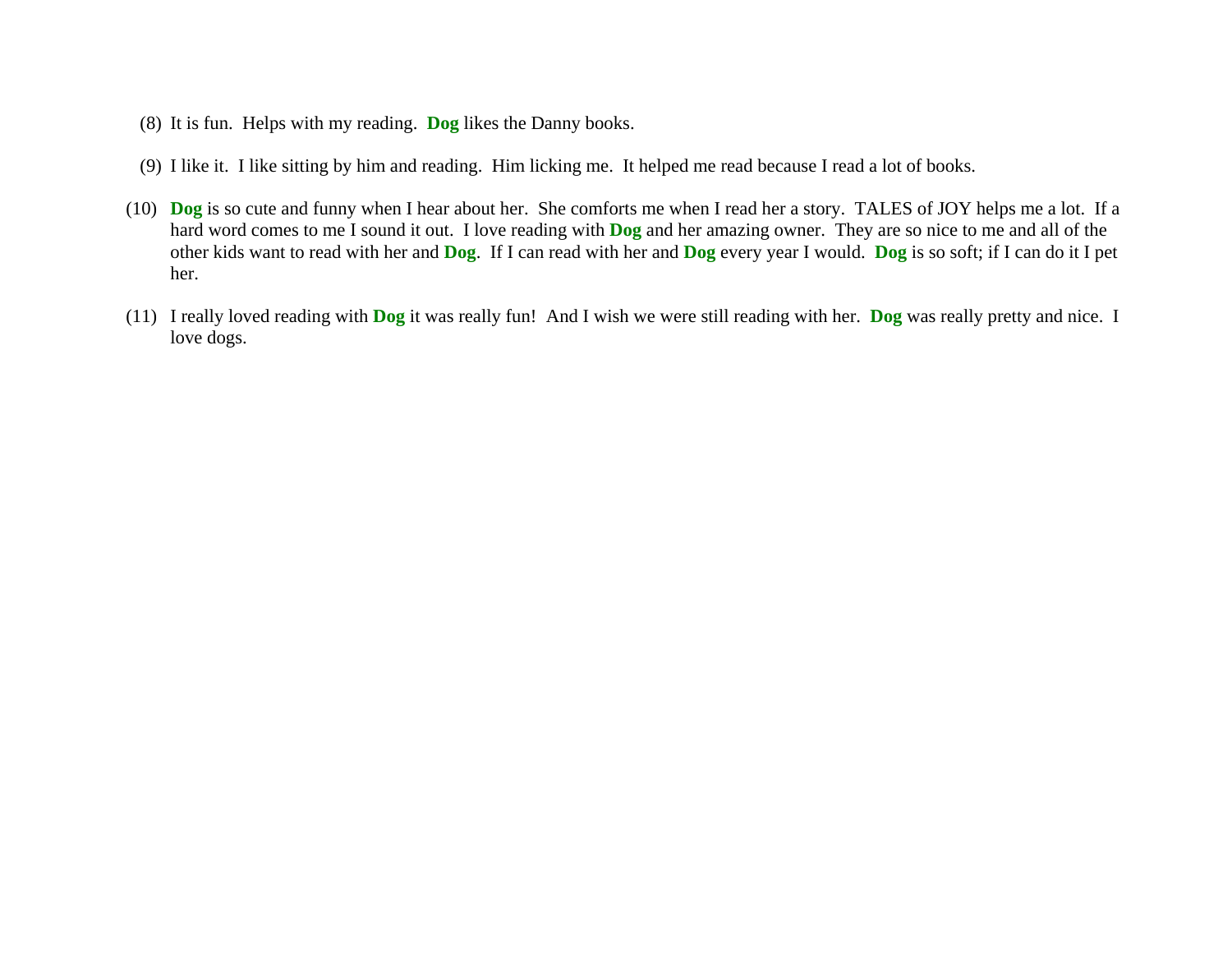

| Name of School: Martin Luther King Jr. Elementary School |  |  |
|----------------------------------------------------------|--|--|
|----------------------------------------------------------|--|--|

Contact Person: **E-Mail: Contact Person: E-Mail: E-Mail: E-Mail: E-Mail: E-Mail: E-Mail: E-Mail: E-Mail: E-Mail: E-Mail: E-Mail: E-Mail: E-Mail: E-Mail: E-Mail: E-Mail: E-Mail: E-Mail:** 

Phone Number:  $\parallel$ 

Program Start Date: September 2010 Program End Date: May 2011

|                   |                 |                          |                            | <b>Beginning</b>            | <b>Middle</b><br><b>End of Year</b> |                             |                            |                             |                                     |                 |
|-------------------|-----------------|--------------------------|----------------------------|-----------------------------|-------------------------------------|-----------------------------|----------------------------|-----------------------------|-------------------------------------|-----------------|
| <b>First Name</b> | Grade           | <b>First</b><br>Language | <b>Test</b><br><b>Date</b> | <b>Test</b><br><b>Score</b> | <b>Test</b><br><b>Date</b>          | <b>Test</b><br><b>Score</b> | <b>Test</b><br><b>Date</b> | <b>Test</b><br><b>Score</b> | <b>Testing</b><br><b>Instrument</b> | <b>Comments</b> |
| $J-SWD$           | $5\overline{)}$ | Spanish                  | 9/16/10                    | 197                         | 1/20/11                             | 200                         | 4/14/11                    | 199                         | <b>NWEA</b>                         |                 |
| $T-SWD$           | 5 <sup>5</sup>  | English                  | 9/16/10                    | 199                         | 1/21/11                             | 195                         | 4/14/11                    | 190                         | <b>NWEA</b>                         |                 |
| $C-SWD$           | $\mathfrak{S}$  | English                  | 9/23/10                    | 155                         | 1/13/11                             | 178                         | 4/14/11                    | 163                         | <b>NWEA</b>                         |                 |
| $T-SWD$           | 5 <sup>5</sup>  | English                  | 9/23/10                    | 190                         | 1/13/11                             | 190                         | 4/14/11                    | 197                         | <b>NWEA</b>                         |                 |
|                   |                 |                          |                            |                             |                                     |                             |                            |                             |                                     |                 |
|                   |                 |                          |                            |                             |                                     |                             |                            |                             |                                     |                 |
|                   |                 |                          |                            |                             |                                     |                             |                            |                             |                                     |                 |
|                   |                 |                          |                            |                             |                                     |                             |                            |                             |                                     |                 |
|                   |                 |                          |                            |                             |                                     |                             |                            |                             |                                     |                 |
|                   |                 |                          |                            |                             |                                     |                             |                            |                             |                                     |                 |

TALES of J <sup>Y</sup>**R.E.A.D.® Program** Rio Rancho, NM 87124 (505) 463-3626

*Reading Education Assistance Dogs*® *(R.E.A.D.*® *) is a registered program of Intermountain Therapy Animals, Salt Lake City, Utah. All rights reserved.*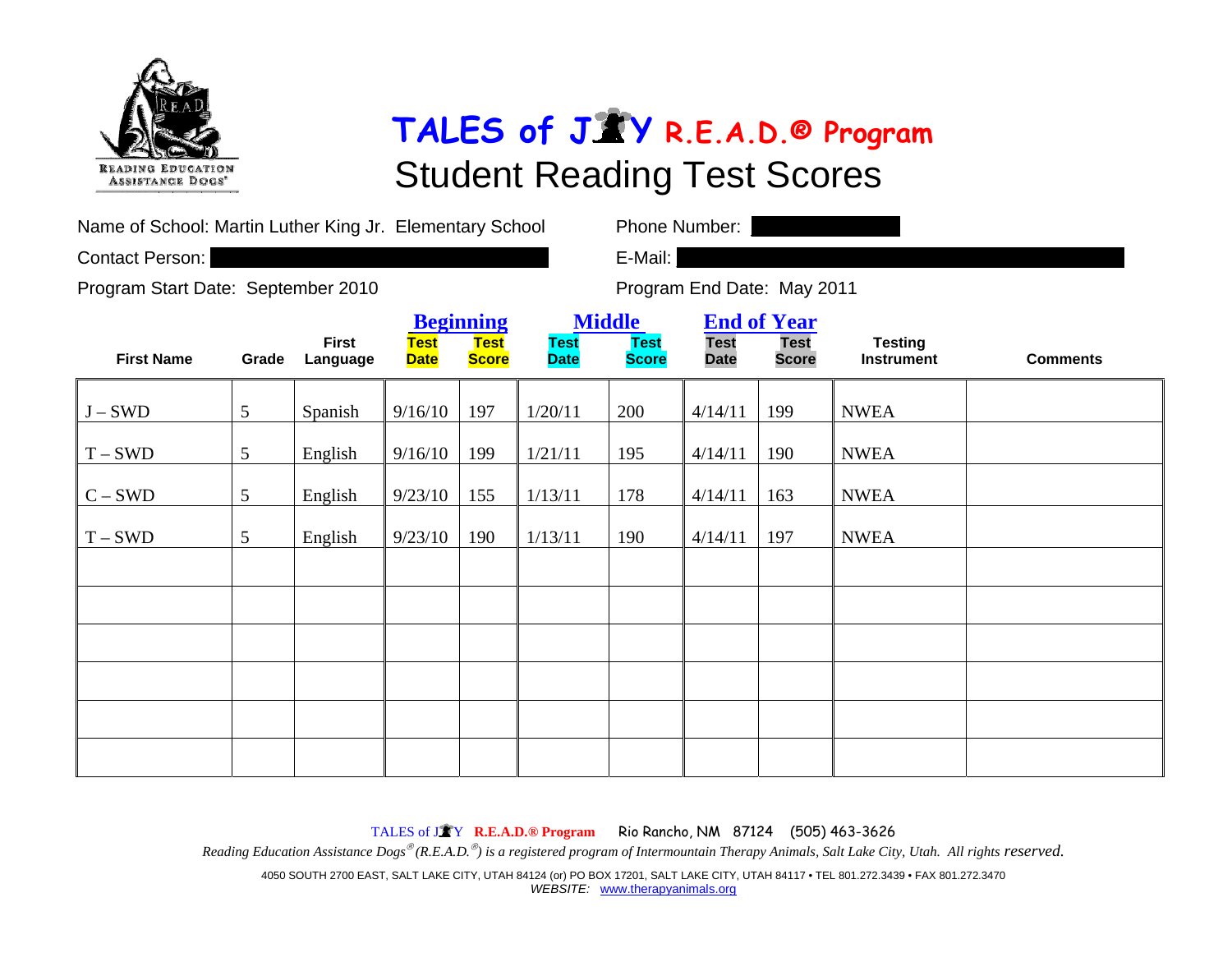

| Name of School: Martin Luther King, Jr. Elementary School |  |
|-----------------------------------------------------------|--|
|-----------------------------------------------------------|--|

Contact Person: **E-Mail: Contact Person: E-Mail: E-Mail: E-Mail: E-Mail: E-Mail: E-Mail: E-Mail: E-Mail: E-Mail: E-Mail: E-Mail: E-Mail: E-Mail: E-Mail: E-Mail: E-Mail: E-Mail: E-Mail:** 

Phone Number:  $\parallel$ 

Program Start Date: September 2010 Program End Date: May 2011

|                   |                |                          |                            | <b>Beginning</b>     | <b>Middle</b>              |                             | <b>End of Year</b>         |                             |                              |                                                |
|-------------------|----------------|--------------------------|----------------------------|----------------------|----------------------------|-----------------------------|----------------------------|-----------------------------|------------------------------|------------------------------------------------|
| <b>First Name</b> | Grade          | <b>First</b><br>Language | <b>Test</b><br><b>Date</b> | Test<br><b>Score</b> | <b>Test</b><br><b>Date</b> | <b>Test</b><br><b>Score</b> | <b>Test</b><br><b>Date</b> | <b>Test</b><br><b>Score</b> | <b>Testing</b><br>Instrument | <b>Comments</b>                                |
| V                 | $\overline{4}$ | English                  | 8/10                       | 190                  |                            |                             | 5/11                       | 196                         | <b>NWEA</b>                  | Student missed the winter<br>assessment window |
| M                 | $\overline{4}$ | English                  | 8/10                       | 197                  | 12/10                      | 199                         | 5/11                       | 206                         | <b>NWEA</b>                  |                                                |
| ${\bf E}$         | $\overline{4}$ | English                  | 8/10                       | 190                  | 12/10                      | 194                         | 511                        | 200                         | <b>NWEA</b>                  |                                                |
|                   |                |                          |                            |                      |                            |                             |                            |                             |                              |                                                |
|                   |                |                          |                            |                      |                            |                             |                            |                             |                              |                                                |
|                   |                |                          |                            |                      |                            |                             |                            |                             |                              |                                                |
|                   |                |                          |                            |                      |                            |                             |                            |                             |                              |                                                |
|                   |                |                          |                            |                      |                            |                             |                            |                             |                              |                                                |
|                   |                |                          |                            |                      |                            |                             |                            |                             |                              |                                                |
|                   |                |                          |                            |                      |                            |                             |                            |                             |                              |                                                |

TALES of J <sup>Y</sup>**R.E.A.D.® Program** Rio Rancho, NM 87124 (505) 463-3626

*Reading Education Assistance Dogs*® *(R.E.A.D.*® *) is a registered program of Intermountain Therapy Animals, Salt Lake City, Utah. All rights reserved.*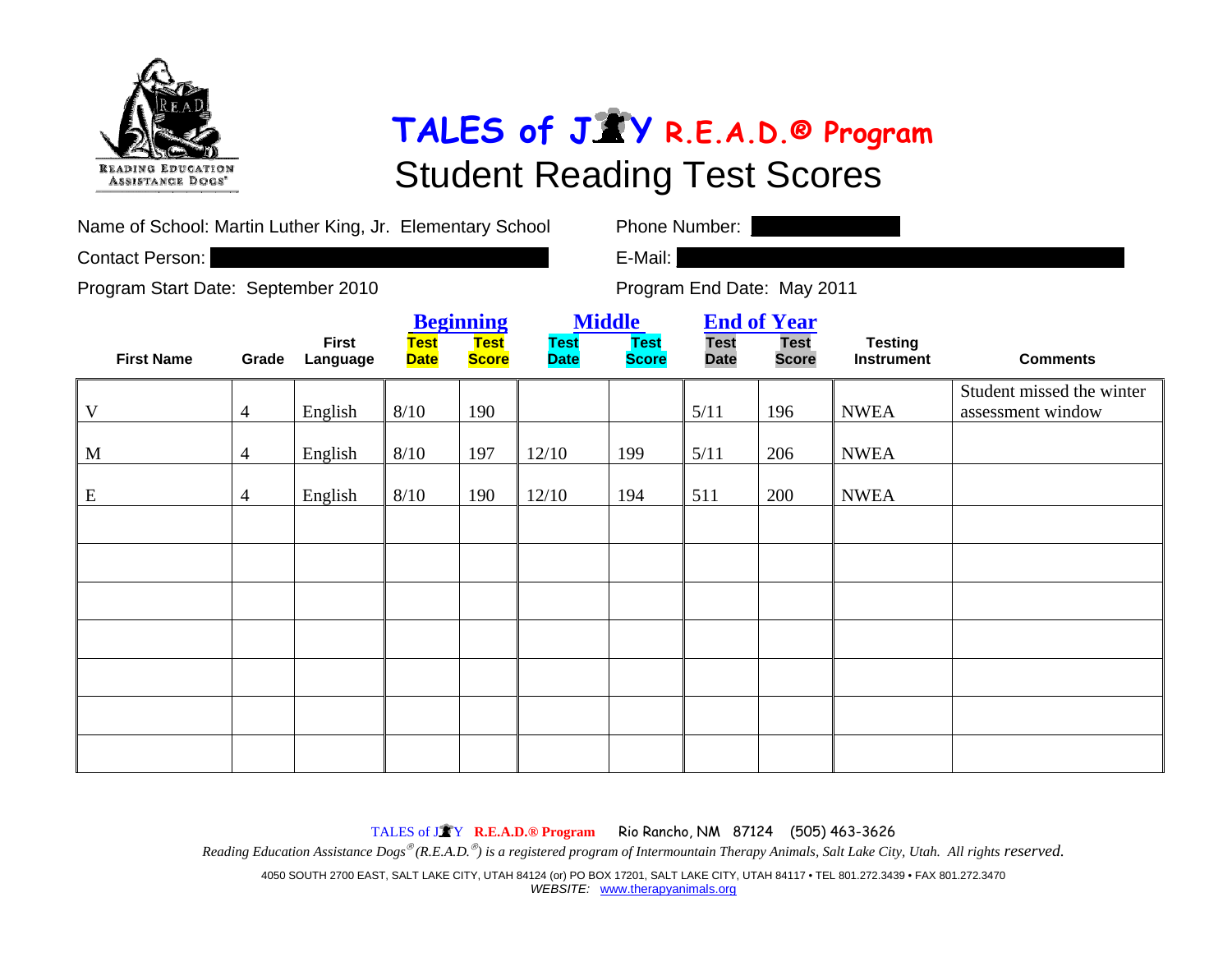

| Name of School: Colinas del Norte Elementary School |                 |                          |                            |                                                 |                            | Phone Number:                                |                            |                                                   |                                     |                          |  |
|-----------------------------------------------------|-----------------|--------------------------|----------------------------|-------------------------------------------------|----------------------------|----------------------------------------------|----------------------------|---------------------------------------------------|-------------------------------------|--------------------------|--|
| Contact Person:                                     |                 |                          |                            |                                                 |                            | E-Mail:                                      |                            |                                                   |                                     |                          |  |
| Program Start Date: September 2010                  |                 |                          |                            |                                                 |                            |                                              |                            | Program End Date: May 2011                        |                                     |                          |  |
| <b>First Name</b>                                   | Grade           | <b>First</b><br>Language | <b>Test</b><br><b>Date</b> | <b>Beginning</b><br><b>Test</b><br><b>Score</b> | <b>Test</b><br><b>Date</b> | <b>Middle</b><br><b>Test</b><br><b>Score</b> | <b>Test</b><br><b>Date</b> | <b>End of Year</b><br><b>Test</b><br><b>Score</b> | <b>Testing</b><br><b>Instrument</b> | <b>Comments</b>          |  |
| V                                                   | $\mathfrak{S}$  | English                  | 9/10                       | 181                                             | 1/11                       | 190                                          | 5/11                       | 197                                               | <b>NWEA</b>                         | Qualified for Special Ed |  |
| ${\bf S}$                                           | $5\overline{)}$ | English                  | 9/10                       | 199                                             | 1/11                       | 212                                          | 5/11                       | 204                                               | <b>NWEA</b>                         |                          |  |
| S                                                   | $\mathfrak{H}$  | English                  | 9/10                       | 185                                             | 1/11                       | 192                                          | 5/11                       | 199                                               | <b>NWEA</b>                         |                          |  |
|                                                     |                 |                          |                            |                                                 |                            |                                              |                            |                                                   |                                     |                          |  |
|                                                     |                 |                          |                            |                                                 |                            |                                              |                            |                                                   |                                     |                          |  |
|                                                     |                 |                          |                            |                                                 |                            |                                              |                            |                                                   |                                     |                          |  |
|                                                     |                 |                          |                            |                                                 |                            |                                              |                            |                                                   |                                     |                          |  |
|                                                     |                 |                          |                            |                                                 |                            |                                              |                            |                                                   |                                     |                          |  |
|                                                     |                 |                          |                            |                                                 |                            |                                              |                            |                                                   |                                     |                          |  |

TALES of J <sup>Y</sup>**R.E.A.D.® Program** Rio Rancho, NM 87124 (505) 463-3626 *Reading Education Assistance Dogs*® *(R.E.A.D.*® *) is a registered program of Intermountain Therapy Animals, Salt Lake City, Utah. All rights reserved.*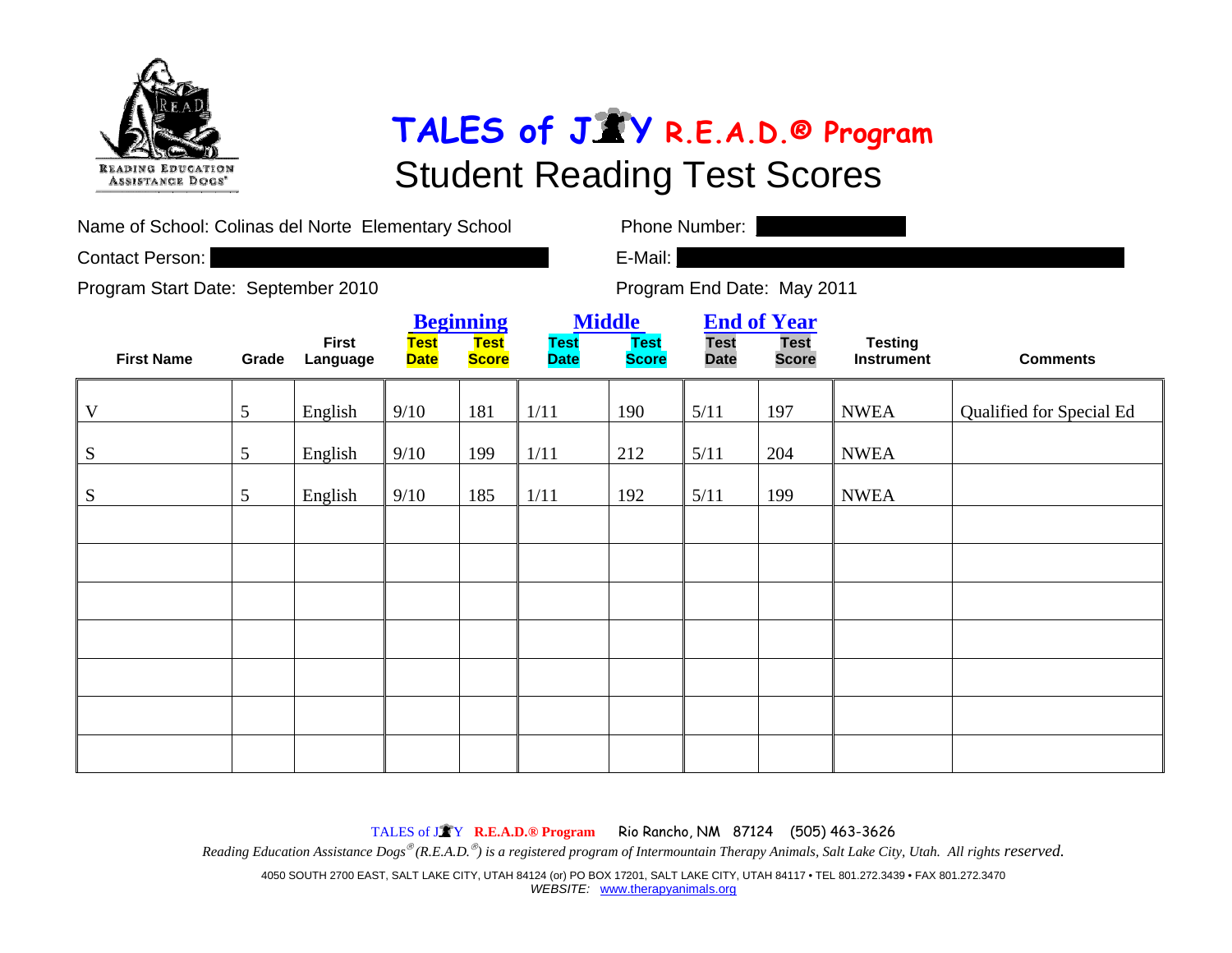

| Name of School: Martin Luther King, Jr. School |         |                          |                            |                                                 |                            | Phone Number:                                |                            |                                                   |                                     |                    |
|------------------------------------------------|---------|--------------------------|----------------------------|-------------------------------------------------|----------------------------|----------------------------------------------|----------------------------|---------------------------------------------------|-------------------------------------|--------------------|
| Contact Person:                                |         |                          |                            |                                                 | E-Mail:                    |                                              |                            |                                                   |                                     |                    |
| Program Start Date: September 2010             |         |                          |                            |                                                 | Program End Date: May 2011 |                                              |                            |                                                   |                                     |                    |
| <b>First Name</b>                              | Grade   | <b>First</b><br>Language | <b>Test</b><br><b>Date</b> | <b>Beginning</b><br><b>Test</b><br><b>Score</b> | <b>Test</b><br><b>Date</b> | <b>Middle</b><br><b>Test</b><br><b>Score</b> | <b>Test</b><br><b>Date</b> | <b>End of Year</b><br><b>Test</b><br><b>Score</b> | <b>Testing</b><br><b>Instrument</b> | <b>Comments</b>    |
| ${\bf E}$                                      | $\bf K$ | English                  | 9/10                       | 3                                               | 12/7/10                    | $\overline{4}$                               | 4/18/11                    | 8                                                 | <b>DRA</b>                          | Helped fluency     |
| D                                              | $\bf K$ | English                  | 9/10                       | $\overline{4}$                                  | 12/7/10                    | 10                                           |                            |                                                   | <b>DRA</b>                          | Moved out of state |
| ${\bf N}$                                      |         | English                  | 9/10                       | $\overline{2}$                                  | 12/7/10                    | $\mathfrak{Z}$                               |                            |                                                   | <b>DRA</b>                          | Moved              |
| D                                              | K       | English                  |                            |                                                 | 11/30/10                   | $\mathfrak{Z}$                               | 4/18/11                    | $6\,$                                             | <b>DRA</b>                          | Helped confidence  |
| D                                              | K       | English                  |                            |                                                 | 12/3/10                    | $\mathfrak{Z}$                               | 4/18/11                    | 8                                                 | <b>DRA</b>                          | Above Grade level  |
|                                                |         |                          |                            |                                                 |                            |                                              |                            |                                                   |                                     |                    |
|                                                |         |                          |                            |                                                 |                            |                                              |                            |                                                   |                                     |                    |
|                                                |         |                          |                            |                                                 |                            |                                              |                            |                                                   |                                     |                    |
|                                                |         |                          |                            |                                                 |                            |                                              |                            |                                                   |                                     |                    |
|                                                |         |                          |                            |                                                 |                            |                                              |                            |                                                   |                                     |                    |

TALES of J <sup>Y</sup>**R.E.A.D.® Program** Rio Rancho, NM 87124 (505) 463-3626

*Reading Education Assistance Dogs*® *(R.E.A.D.*® *) is a registered program of Intermountain Therapy Animals, Salt Lake City, Utah. All rights reserved.*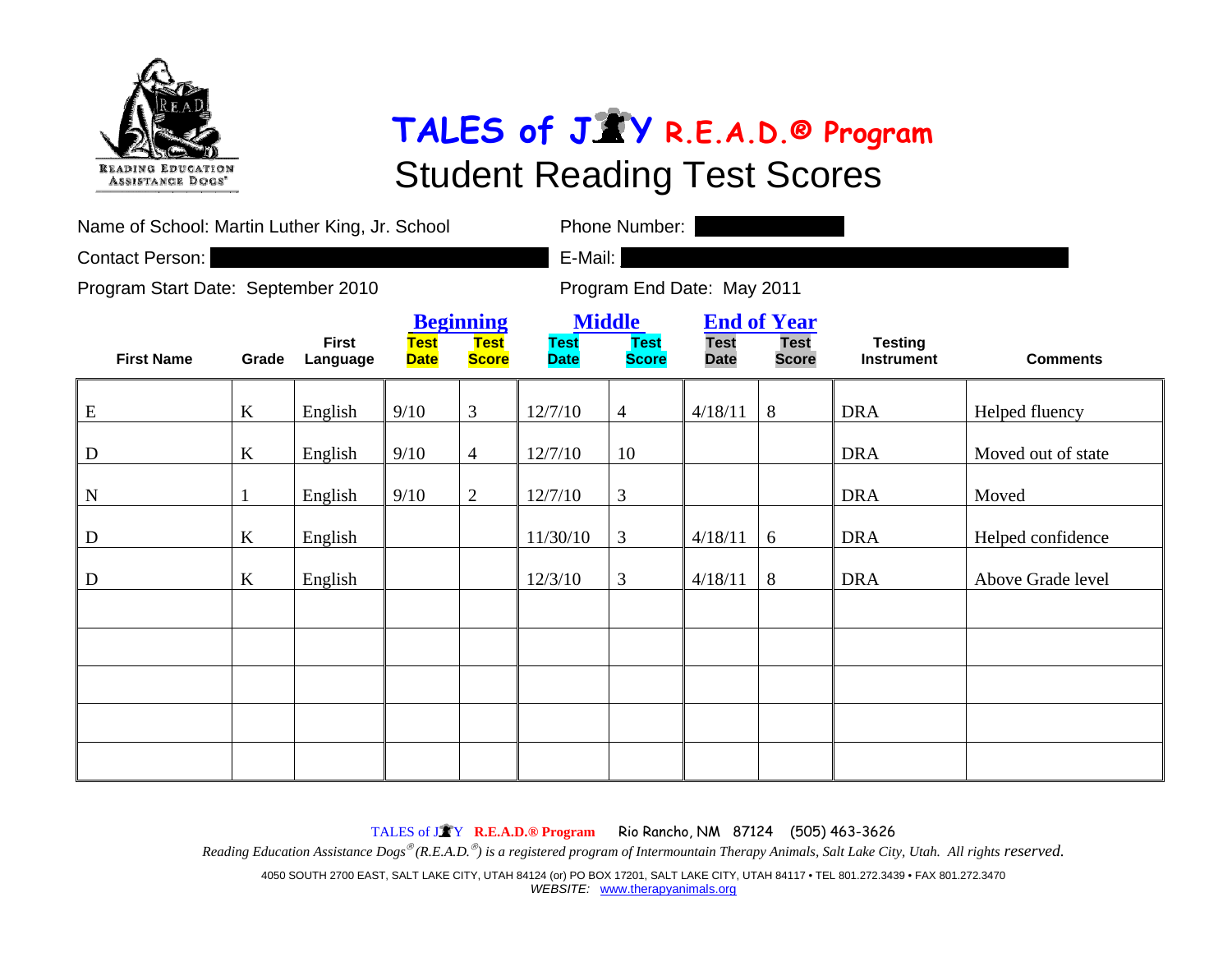

| Name of School: Rio Rancho Elementary School |       |                          |                            |                                                 |                            | Phone Number:                                |                            |                                                   |                                     |                    |
|----------------------------------------------|-------|--------------------------|----------------------------|-------------------------------------------------|----------------------------|----------------------------------------------|----------------------------|---------------------------------------------------|-------------------------------------|--------------------|
| Contact Person:                              |       |                          |                            | E-Mail:                                         |                            |                                              |                            |                                                   |                                     |                    |
| Program Start Date: September 2010           |       |                          |                            |                                                 | Program End Date: May 2011 |                                              |                            |                                                   |                                     |                    |
| <b>First Name</b>                            | Grade | <b>First</b><br>Language | <b>Test</b><br><b>Date</b> | <b>Beginning</b><br><b>Test</b><br><b>Score</b> | <b>Test</b><br><b>Date</b> | <b>Middle</b><br><b>Test</b><br><b>Score</b> | <b>Test</b><br><b>Date</b> | <b>End of Year</b><br><b>Test</b><br><b>Score</b> | <b>Testing</b><br><b>Instrument</b> | <b>Comments</b>    |
|                                              | 1     | English                  | $8/10$                     | 3                                               | 1/11                       | 8                                            | 5/11                       | 16                                                | <b>DRA</b>                          | Very Good Progress |
| E                                            | 1     | English                  | 8/10                       | 3                                               | 1/11                       | 10                                           | 5/11                       | 24                                                | <b>DRA</b>                          | Excellent          |
|                                              |       |                          |                            |                                                 |                            |                                              |                            |                                                   |                                     |                    |
|                                              |       |                          |                            |                                                 |                            |                                              |                            |                                                   |                                     |                    |
|                                              |       |                          |                            |                                                 |                            |                                              |                            |                                                   |                                     |                    |
|                                              |       |                          |                            |                                                 |                            |                                              |                            |                                                   |                                     |                    |
|                                              |       |                          |                            |                                                 |                            |                                              |                            |                                                   |                                     |                    |
|                                              |       |                          |                            |                                                 |                            |                                              |                            |                                                   |                                     |                    |
|                                              |       |                          |                            |                                                 |                            |                                              |                            |                                                   |                                     |                    |
|                                              |       |                          |                            |                                                 |                            |                                              |                            |                                                   |                                     |                    |

TALES of J <sup>Y</sup>**R.E.A.D.® Program** Rio Rancho, NM 87124 (505) 463-3626 *Reading Education Assistance Dogs*® *(R.E.A.D.*® *) is a registered program of Intermountain Therapy Animals, Salt Lake City, Utah. All rights reserved.*  4050 SOUTH 2700 EAST, SALT LAKE CITY, UTAH 84124 (or) PO BOX 17201, SALT LAKE CITY, UTAH 84117 • TEL 801.272.3439 • FAX 801.272.3470 *WEBSITE:* www.therapyanimals.org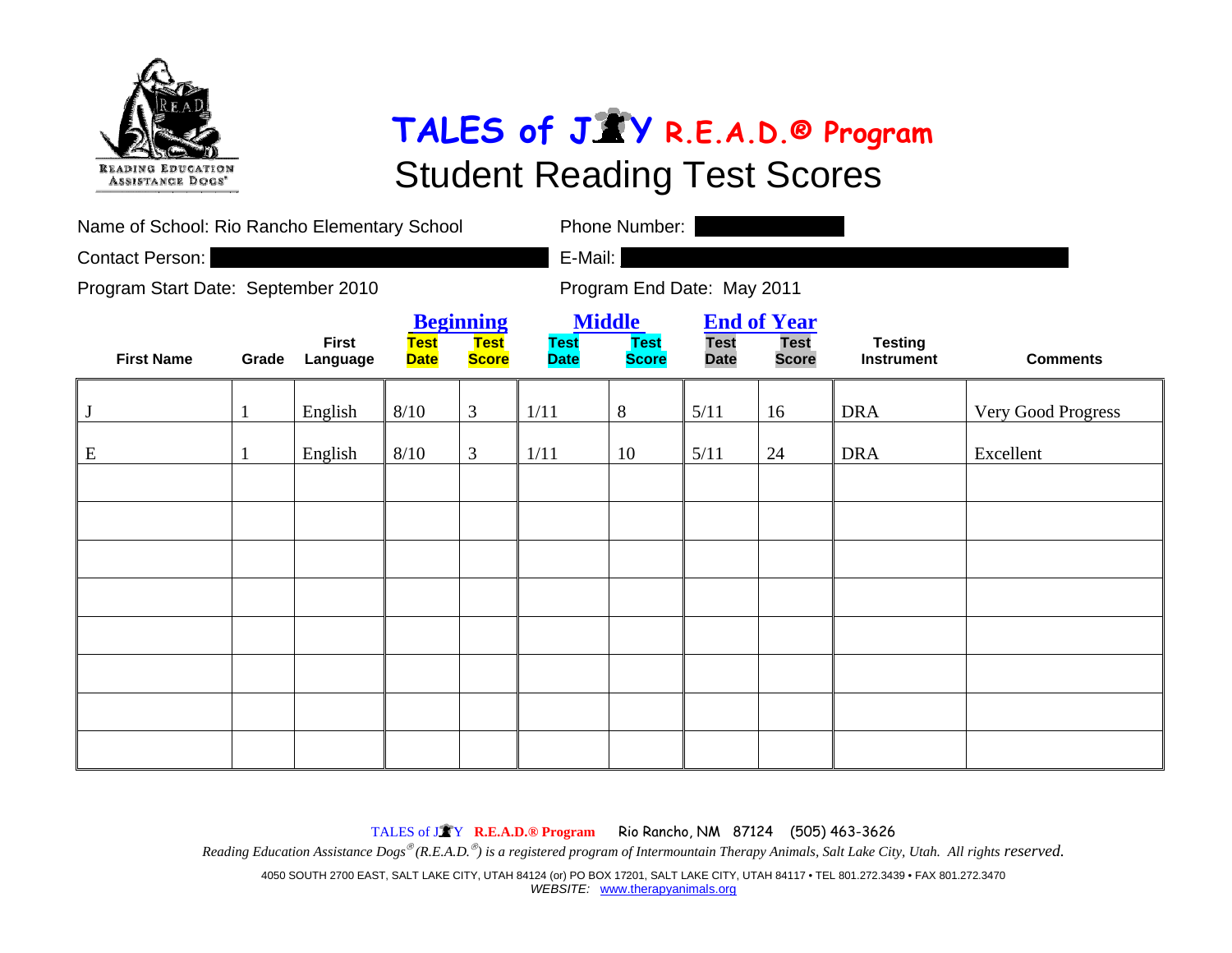

| Name of School: Puesta del Sol Elementary School |       |                          |                            | Phone Number:                                   |                            |                                              |                            |                                                   |                                     |                                                                                                                                                                                                                                                           |
|--------------------------------------------------|-------|--------------------------|----------------------------|-------------------------------------------------|----------------------------|----------------------------------------------|----------------------------|---------------------------------------------------|-------------------------------------|-----------------------------------------------------------------------------------------------------------------------------------------------------------------------------------------------------------------------------------------------------------|
| Contact Person:                                  |       |                          |                            |                                                 | E-Mail:                    |                                              |                            |                                                   |                                     |                                                                                                                                                                                                                                                           |
| Program Start Date: September 2010               |       |                          |                            |                                                 |                            | Program End Date: May 2011                   |                            |                                                   |                                     |                                                                                                                                                                                                                                                           |
| <b>First Name</b>                                | Grade | <b>First</b><br>Language | <b>Test</b><br><b>Date</b> | <b>Beginning</b><br><b>Test</b><br><b>Score</b> | <b>Test</b><br><b>Date</b> | <b>Middle</b><br><b>Test</b><br><b>Score</b> | <b>Test</b><br><b>Date</b> | <b>End of Year</b><br><b>Test</b><br><b>Score</b> | <b>Testing</b><br><b>Instrument</b> | <b>Comments</b>                                                                                                                                                                                                                                           |
| M                                                | 3     | English                  | 10/10                      | 30                                              | 12/10                      | 34                                           | 5/11                       | 38                                                | <b>DRA</b>                          | M is really improving in<br>fluency and<br>comprehension and this<br>is carrying over to her<br>writing                                                                                                                                                   |
| $\mathbf{A}$                                     | 3     | English                  | 10/10                      | 30                                              | 12/10                      | 34                                           | 5/11                       | 38                                                | <b>DRA</b>                          | A's reading and writing<br>has improved as a result<br>of reading with the dog.<br>She took the place of a<br>student who moved so<br>she has not read with the<br>dog all year. Yet, she<br>has made significant<br>growth in a short period<br>of time. |
| T                                                | 3     | English                  | 10/10                      | 28                                              | 12/10                      | 34                                           |                            |                                                   | <b>DRA</b>                          | Student moved in<br>February.                                                                                                                                                                                                                             |
|                                                  |       |                          |                            |                                                 |                            |                                              |                            |                                                   |                                     |                                                                                                                                                                                                                                                           |

TALES of J <sup>Y</sup>**R.E.A.D.® Program** Rio Rancho, NM 87124 (505) 463-3626

*Reading Education Assistance Dogs*® *(R.E.A.D.*® *) is a registered program of Intermountain Therapy Animals, Salt Lake City, Utah. All rights reserved.*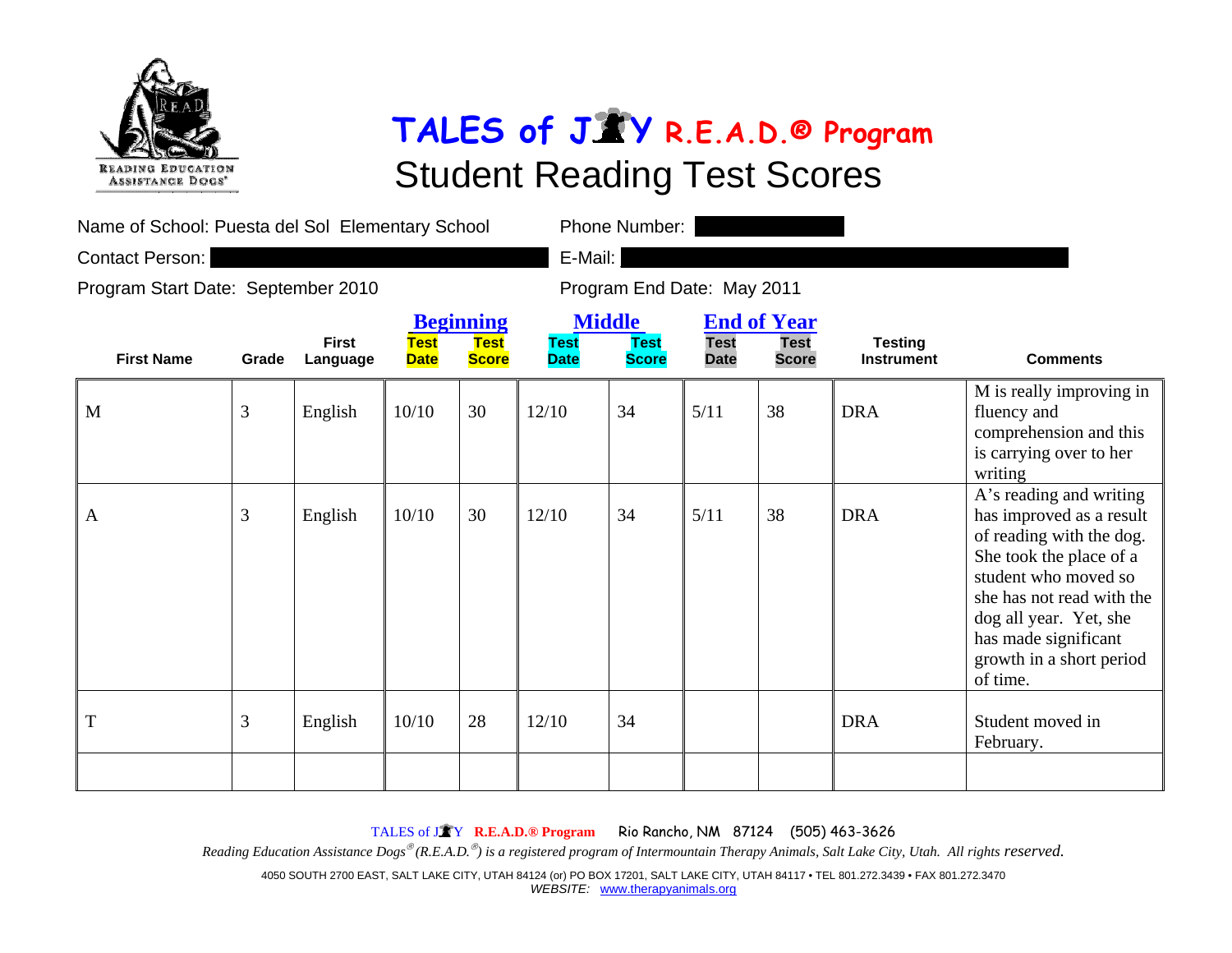

Contact Person: **E-Mail: Contact Person: E-Mail: E-Mail: E-Mail: E-Mail: E-Mail: E-Mail: E-Mail: E-Mail: E-Mail: E-Mail: E-Mail: E-Mail: E-Mail: E-Mail: E-Mail: E-Mail: E-Mail: E-Mail:** 

Phone Number:  $\parallel$ 

Program Start Date: September 2010 Program End Date: May 2011

|                   |       |                          |                     | <b>Beginning</b>     |                            | <b>Middle</b>               | <b>End of Year</b>         |                             |                              |                 |
|-------------------|-------|--------------------------|---------------------|----------------------|----------------------------|-----------------------------|----------------------------|-----------------------------|------------------------------|-----------------|
| <b>First Name</b> | Grade | <b>First</b><br>Language | Test<br><b>Date</b> | Test<br><b>Score</b> | <b>Test</b><br><b>Date</b> | <b>Test</b><br><b>Score</b> | <b>Test</b><br><b>Date</b> | <b>Test</b><br><b>Score</b> | <b>Testing</b><br>Instrument | <b>Comments</b> |
| $\mathbf C$       |       | English                  | 8/10                | 3                    | 12/10                      | 6                           | 4/11                       | 14                          | <b>DRA</b>                   |                 |
| ${\bf E}$         |       | English                  | 8/10                | $\overline{4}$       | 12/10                      | 10                          | 4/11                       | 16                          | <b>DRA</b>                   |                 |
| ${\bf N}$         |       | English                  | 8/10                | 16                   | 12/10                      | 24                          | 4/11                       | 30                          | <b>DRA</b>                   |                 |
|                   |       |                          |                     |                      |                            |                             |                            |                             |                              |                 |
|                   |       |                          |                     |                      |                            |                             |                            |                             |                              |                 |
|                   |       |                          |                     |                      |                            |                             |                            |                             |                              |                 |
|                   |       |                          |                     |                      |                            |                             |                            |                             |                              |                 |
|                   |       |                          |                     |                      |                            |                             |                            |                             |                              |                 |
|                   |       |                          |                     |                      |                            |                             |                            |                             |                              |                 |
|                   |       |                          |                     |                      |                            |                             |                            |                             |                              |                 |

TALES of J <sup>Y</sup>**R.E.A.D.® Program** Rio Rancho, NM 87124 (505) 463-3626

*Reading Education Assistance Dogs*® *(R.E.A.D.*® *) is a registered program of Intermountain Therapy Animals, Salt Lake City, Utah. All rights reserved.*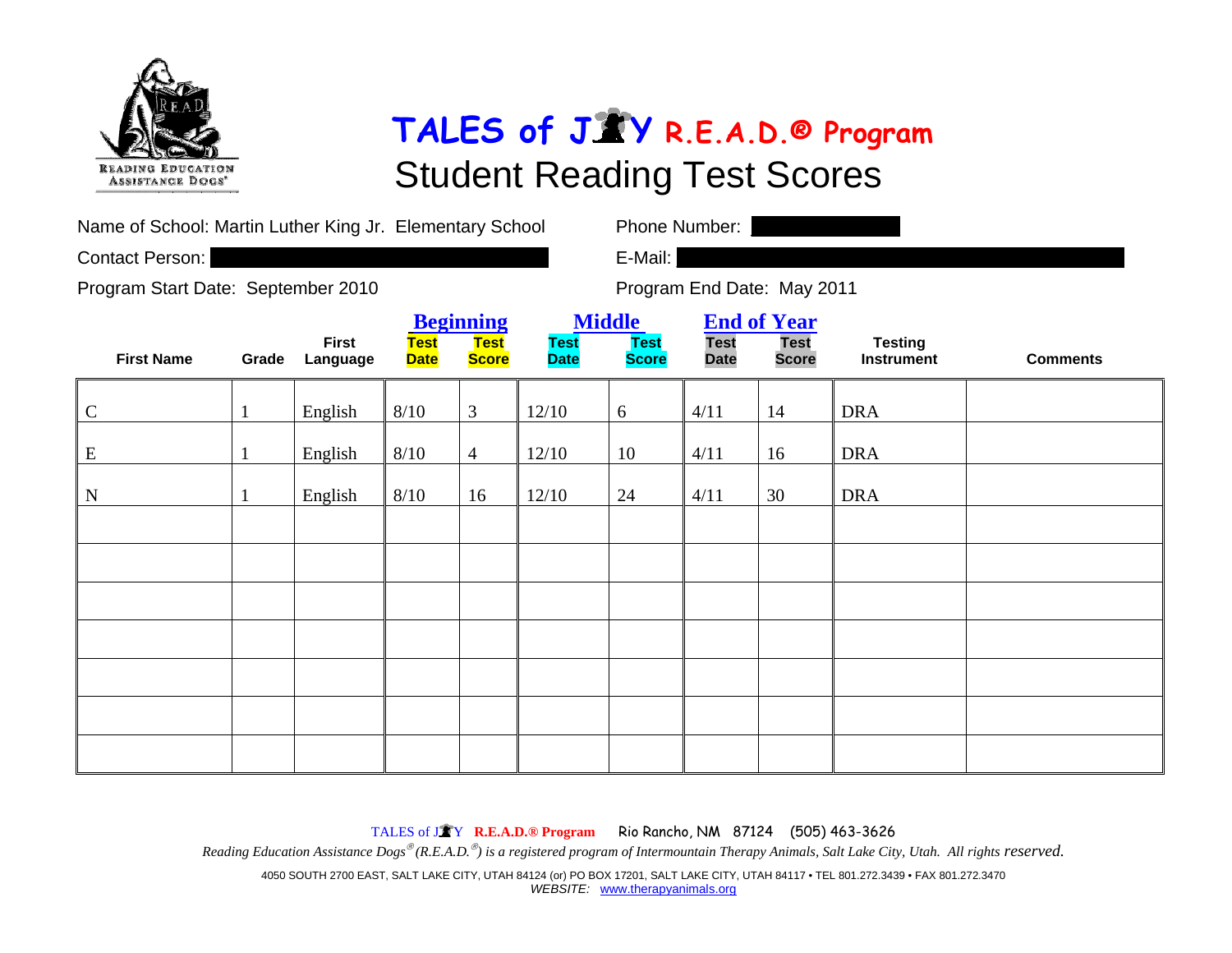

| Name of School: Puesta del Sol Elementary School |                |                          |                            |                                                 |                            | Phone Number:                                |                            |                                                   |                                     |                                                  |
|--------------------------------------------------|----------------|--------------------------|----------------------------|-------------------------------------------------|----------------------------|----------------------------------------------|----------------------------|---------------------------------------------------|-------------------------------------|--------------------------------------------------|
| Contact Person:                                  |                |                          |                            |                                                 | E-Mail:                    |                                              |                            |                                                   |                                     |                                                  |
| Program Start Date: September 2010               |                |                          |                            |                                                 |                            | Program End Date: May 2011                   |                            |                                                   |                                     |                                                  |
| <b>First Name</b>                                | Grade          | <b>First</b><br>Language | <b>Test</b><br><b>Date</b> | <b>Beginning</b><br><b>Test</b><br><b>Score</b> | <b>Test</b><br><b>Date</b> | <b>Middle</b><br><b>Test</b><br><b>Score</b> | <b>Test</b><br><b>Date</b> | <b>End of Year</b><br><b>Test</b><br><b>Score</b> | <b>Testing</b><br><b>Instrument</b> | <b>Comments</b>                                  |
|                                                  | $\overline{4}$ | English                  | 8/10                       | 18                                              | 11/10                      | 24                                           |                            |                                                   | <b>DRA</b>                          | Student discontinued<br>program in November      |
|                                                  | $\overline{4}$ | English                  | 8/10                       | 36                                              | 11/10                      | 40                                           | 5/11                       | 40                                                | <b>DRA</b>                          | Worked on fluency                                |
| A                                                | $\overline{4}$ | English                  | 8/10                       | 36                                              | 11/10                      | 40                                           | 5/11                       | 40                                                | <b>DRA</b>                          | Began in November and<br>worked on comprehension |
|                                                  |                |                          |                            |                                                 |                            |                                              |                            |                                                   |                                     |                                                  |
|                                                  |                |                          |                            |                                                 |                            |                                              |                            |                                                   |                                     |                                                  |
|                                                  |                |                          |                            |                                                 |                            |                                              |                            |                                                   |                                     |                                                  |
|                                                  |                |                          |                            |                                                 |                            |                                              |                            |                                                   |                                     |                                                  |
|                                                  |                |                          |                            |                                                 |                            |                                              |                            |                                                   |                                     |                                                  |
|                                                  |                |                          |                            |                                                 |                            |                                              |                            |                                                   |                                     |                                                  |
|                                                  |                |                          |                            |                                                 |                            |                                              |                            |                                                   |                                     |                                                  |

TALES of J <sup>Y</sup>**R.E.A.D.® Program** Rio Rancho, NM 87124 (505) 463-3626

*Reading Education Assistance Dogs*® *(R.E.A.D.*® *) is a registered program of Intermountain Therapy Animals, Salt Lake City, Utah. All rights reserved.*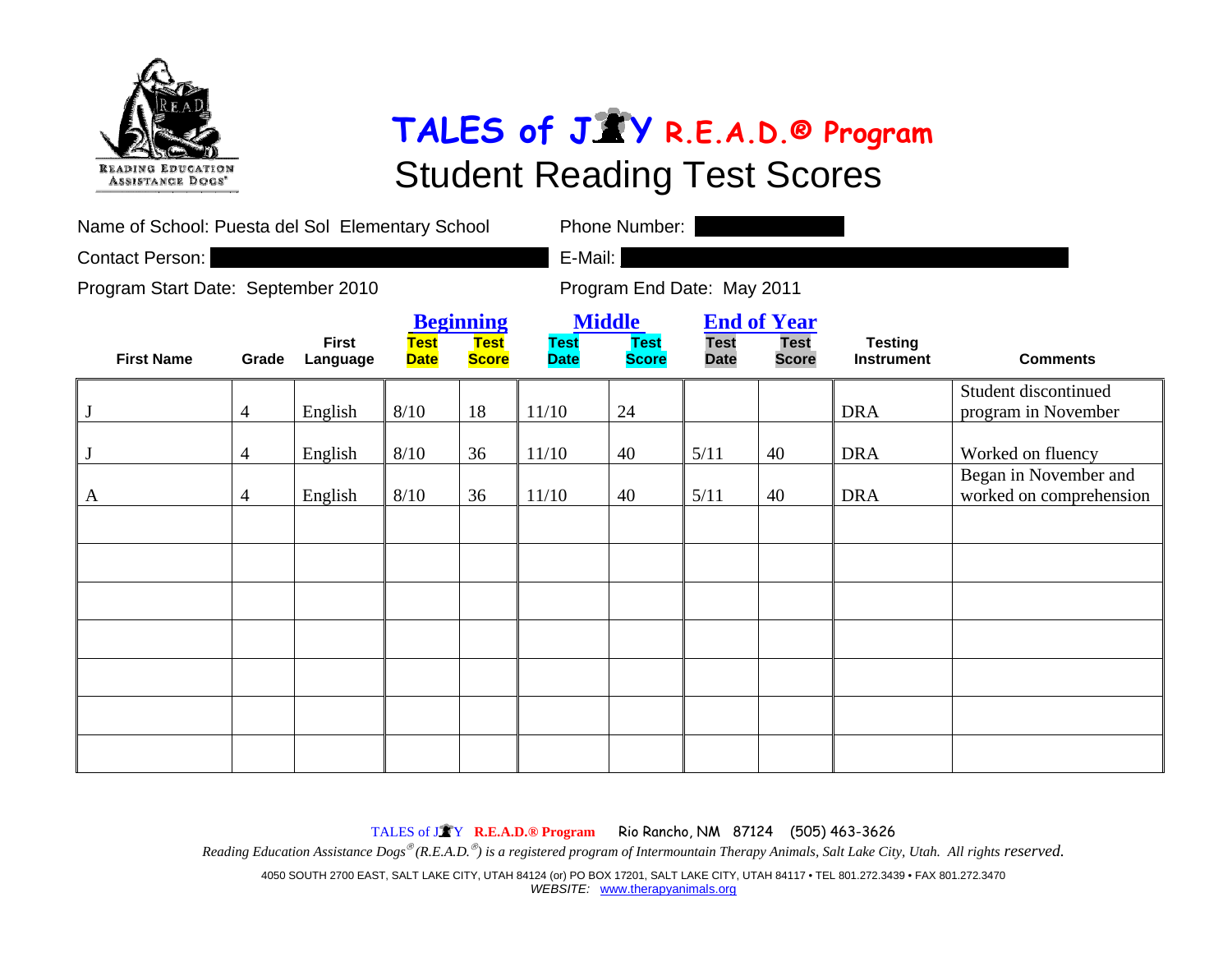

| Name of School: Puesta del Sol Elementary School |                |                          |                            |                                                 | Phone Number:              |                                              |                            |                                                   |                                     |                 |
|--------------------------------------------------|----------------|--------------------------|----------------------------|-------------------------------------------------|----------------------------|----------------------------------------------|----------------------------|---------------------------------------------------|-------------------------------------|-----------------|
| Contact Person:                                  |                |                          |                            |                                                 | E-Mail:                    |                                              |                            |                                                   |                                     |                 |
| Program Start Date: September 2010               |                |                          |                            |                                                 |                            | Program End Date: May 2011                   |                            |                                                   |                                     |                 |
| <b>First Name</b>                                | Grade          | <b>First</b><br>Language | <b>Test</b><br><b>Date</b> | <b>Beginning</b><br><b>Test</b><br><b>Score</b> | <b>Test</b><br><b>Date</b> | <b>Middle</b><br><b>Test</b><br><b>Score</b> | <b>Test</b><br><b>Date</b> | <b>End of Year</b><br><b>Test</b><br><b>Score</b> | <b>Testing</b><br><b>Instrument</b> | <b>Comments</b> |
| ${\bf S}$                                        | $\overline{5}$ | English                  | 8/10                       | 180                                             | 12/10                      | 182                                          | 5/11                       | 196                                               | <b>NWEA</b>                         |                 |
| $\mathbf{O}$                                     | 5              | English                  | 8/10                       | 184                                             | 12/10                      | 185                                          | 5/11                       | 186                                               | <b>NWEA</b>                         |                 |
|                                                  |                |                          |                            |                                                 |                            |                                              |                            |                                                   |                                     |                 |
|                                                  |                |                          |                            |                                                 |                            |                                              |                            |                                                   |                                     |                 |
|                                                  |                |                          |                            |                                                 |                            |                                              |                            |                                                   |                                     |                 |
|                                                  |                |                          |                            |                                                 |                            |                                              |                            |                                                   |                                     |                 |
|                                                  |                |                          |                            |                                                 |                            |                                              |                            |                                                   |                                     |                 |
|                                                  |                |                          |                            |                                                 |                            |                                              |                            |                                                   |                                     |                 |
|                                                  |                |                          |                            |                                                 |                            |                                              |                            |                                                   |                                     |                 |
|                                                  |                |                          |                            |                                                 |                            |                                              |                            |                                                   |                                     |                 |

TALES of J <sup>Y</sup>**R.E.A.D.® Program** Rio Rancho, NM 87124 (505) 463-3626 *Reading Education Assistance Dogs*® *(R.E.A.D.*® *) is a registered program of Intermountain Therapy Animals, Salt Lake City, Utah. All rights reserved.*  4050 SOUTH 2700 EAST, SALT LAKE CITY, UTAH 84124 (or) PO BOX 17201, SALT LAKE CITY, UTAH 84117 • TEL 801.272.3439 • FAX 801.272.3470 *WEBSITE:* www.therapyanimals.org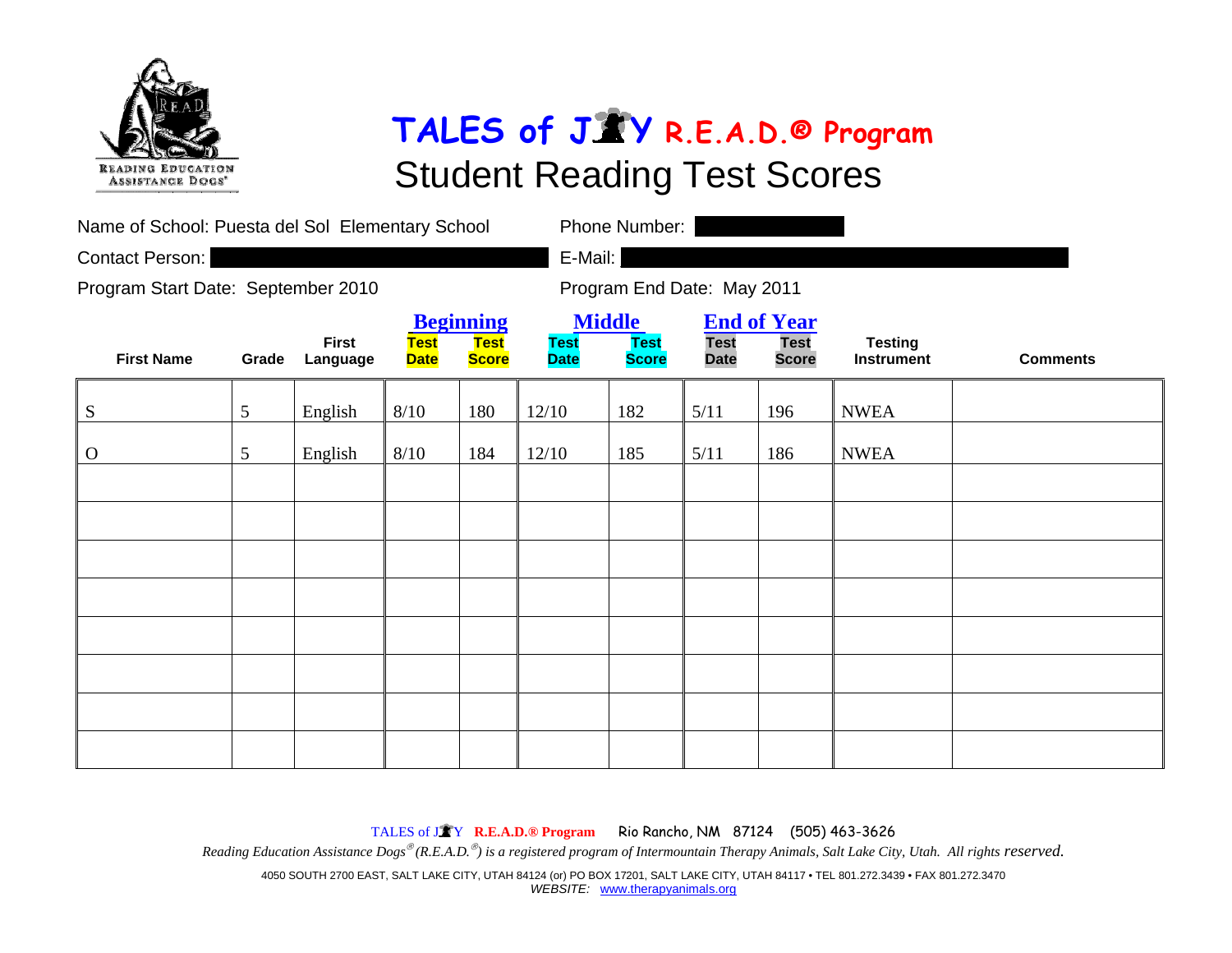

| Name of School: Martin Luther King, Jr. Elementary School |
|-----------------------------------------------------------|
|                                                           |

Contact Person: **E-Mail: Contact Person: E-Mail: E-Mail: E-Mail: E-Mail: E-Mail: E-Mail: E-Mail: E-Mail: E-Mail: E-Mail: E-Mail: E-Mail: E-Mail: E-Mail: E-Mail: E-Mail: E-Mail: E-Mail:** 

Phone Number:  $\parallel$ 

Program Start Date: September 2010 Program End Date: May 2011

|                   |                |                          |                     | <b>Beginning</b>     | <b>Middle</b>              |                             | <b>End of Year</b>         |                             |                                     |                                                |
|-------------------|----------------|--------------------------|---------------------|----------------------|----------------------------|-----------------------------|----------------------------|-----------------------------|-------------------------------------|------------------------------------------------|
| <b>First Name</b> | Grade          | <b>First</b><br>Language | Test<br><b>Date</b> | Test<br><b>Score</b> | <b>Test</b><br><b>Date</b> | <b>Test</b><br><b>Score</b> | <b>Test</b><br><b>Date</b> | <b>Test</b><br><b>Score</b> | <b>Testing</b><br><b>Instrument</b> | <b>Comments</b>                                |
| ${\bf S}$         | 5              | English                  | 8/10                | 191                  | 1/11                       | 196                         | 5/11                       | 198                         | <b>NWEA</b>                         | Fast Forward 4x a week                         |
| $\bf K$           | $\mathfrak{S}$ | English                  | 8/10                | 211                  | 1/11                       | 199                         | 5/11                       | 209                         | <b>NWEA</b>                         | ELL 4x a week                                  |
| $\, {\bf B}$      | 5              | Mandarin                 | 8/10                | 199                  | 1/11                       | 198                         | 5/11                       | 210                         | <b>NWEA</b>                         | ELL 4x a week                                  |
| $\mathbf N$       | 5              | English                  | 8/10                | 188                  | 1/11                       | 194                         | 5/11                       | 203                         | <b>NWEA</b>                         | Fast Forward 4x a week<br>Literacy small group |
| $\mathbf{L}$      | 5              | Vietnamese               | 8/10                | 200                  | 1/11                       | 209                         | 5/11                       | 206                         | <b>NWEA</b>                         | ELL 4x a week                                  |
| ${\bf G}$         | 5              | English                  | 8/10                | 199                  | 1/11                       | 195                         | 5/11                       | 200                         | <b>NWEA</b>                         | Literacy small group                           |
| $\mathbf G$       | 5              | English                  | 8/10                | 208                  | 1/11                       | 202                         | 5/11                       | 207                         | <b>NWEA</b>                         |                                                |
|                   |                |                          |                     |                      |                            |                             |                            |                             |                                     |                                                |
|                   |                |                          |                     |                      |                            |                             |                            |                             |                                     |                                                |
|                   |                |                          |                     |                      |                            |                             |                            |                             |                                     |                                                |

TALES of J <sup>Y</sup>**R.E.A.D.® Program** Rio Rancho, NM 87124 (505) 463-3626

*Reading Education Assistance Dogs*® *(R.E.A.D.*® *) is a registered program of Intermountain Therapy Animals, Salt Lake City, Utah. All rights reserved.*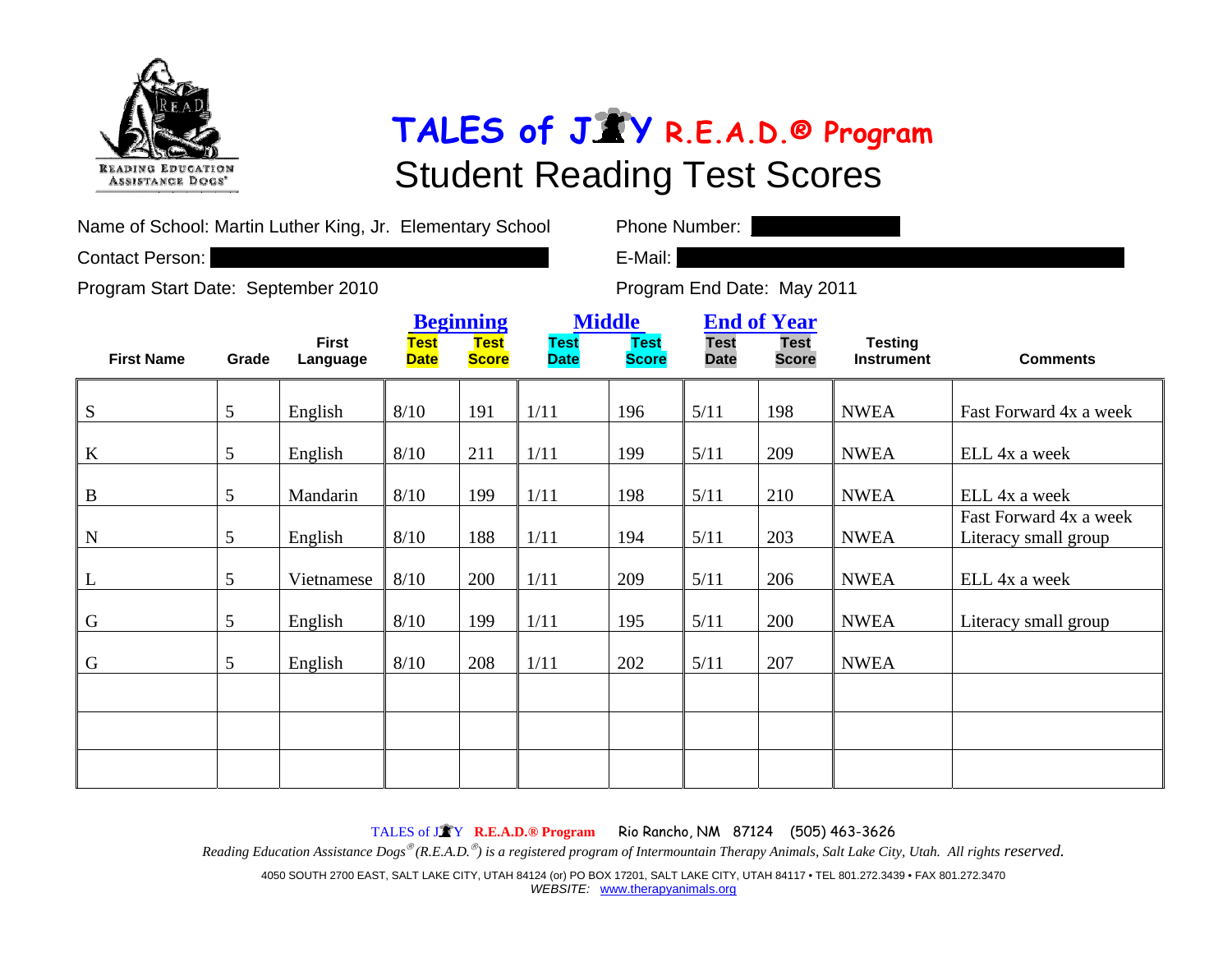

| Name of School: Ernest Stapleton Elementary School |       |                          |                            |                                                 | Phone Number:              |                                              |                            |                                                   |                                     |                       |  |
|----------------------------------------------------|-------|--------------------------|----------------------------|-------------------------------------------------|----------------------------|----------------------------------------------|----------------------------|---------------------------------------------------|-------------------------------------|-----------------------|--|
| Contact Person:                                    |       |                          |                            |                                                 | E-Mail:                    |                                              |                            |                                                   |                                     |                       |  |
| Program Start Date: September 2010                 |       |                          |                            |                                                 |                            |                                              | Program End Date: May 2011 |                                                   |                                     |                       |  |
| <b>First Name</b>                                  | Grade | <b>First</b><br>Language | <b>Test</b><br><b>Date</b> | <b>Beginning</b><br><b>Test</b><br><b>Score</b> | <b>Test</b><br><b>Date</b> | <b>Middle</b><br><b>Test</b><br><b>Score</b> | <b>Test</b><br><b>Date</b> | <b>End of Year</b><br><b>Test</b><br><b>Score</b> | <b>Testing</b><br><b>Instrument</b> | <b>Comments</b>       |  |
| J                                                  | 1     | English                  | 9/10                       |                                                 | 12/10                      | 6                                            | 5/11                       | 18                                                | <b>DRA</b>                          | Tested: DNQ           |  |
| $B - SWD$                                          |       | English                  | 9/10                       |                                                 | 12/10                      | $\overline{4}$                               | 5/11                       | 12                                                | <b>DRA</b>                          | Receiving SE services |  |
| J                                                  | 1     | English                  | 9/10                       | 3                                               | 12/10                      | 10                                           | 5/11                       | 20                                                | <b>DRA</b>                          |                       |  |
| $\bf K$                                            |       | English                  | 9/10                       | 8                                               | 12/10                      | 10                                           | 5/11                       | 14                                                | <b>DRA</b>                          |                       |  |
| A                                                  |       | English                  | 9/10                       | 8                                               | 12/10                      | 10                                           | 5/11                       | 16                                                | <b>DRA</b>                          |                       |  |
|                                                    |       |                          |                            |                                                 |                            |                                              |                            |                                                   |                                     |                       |  |
|                                                    |       |                          |                            |                                                 |                            |                                              |                            |                                                   |                                     |                       |  |
|                                                    |       |                          |                            |                                                 |                            |                                              |                            |                                                   |                                     |                       |  |
|                                                    |       |                          |                            |                                                 |                            |                                              |                            |                                                   |                                     |                       |  |
|                                                    |       |                          |                            |                                                 |                            |                                              |                            |                                                   |                                     |                       |  |

TALES of J <sup>Y</sup>**R.E.A.D.® Program** Rio Rancho, NM 87124 (505) 463-3626

*Reading Education Assistance Dogs*® *(R.E.A.D.*® *) is a registered program of Intermountain Therapy Animals, Salt Lake City, Utah. All rights reserved.*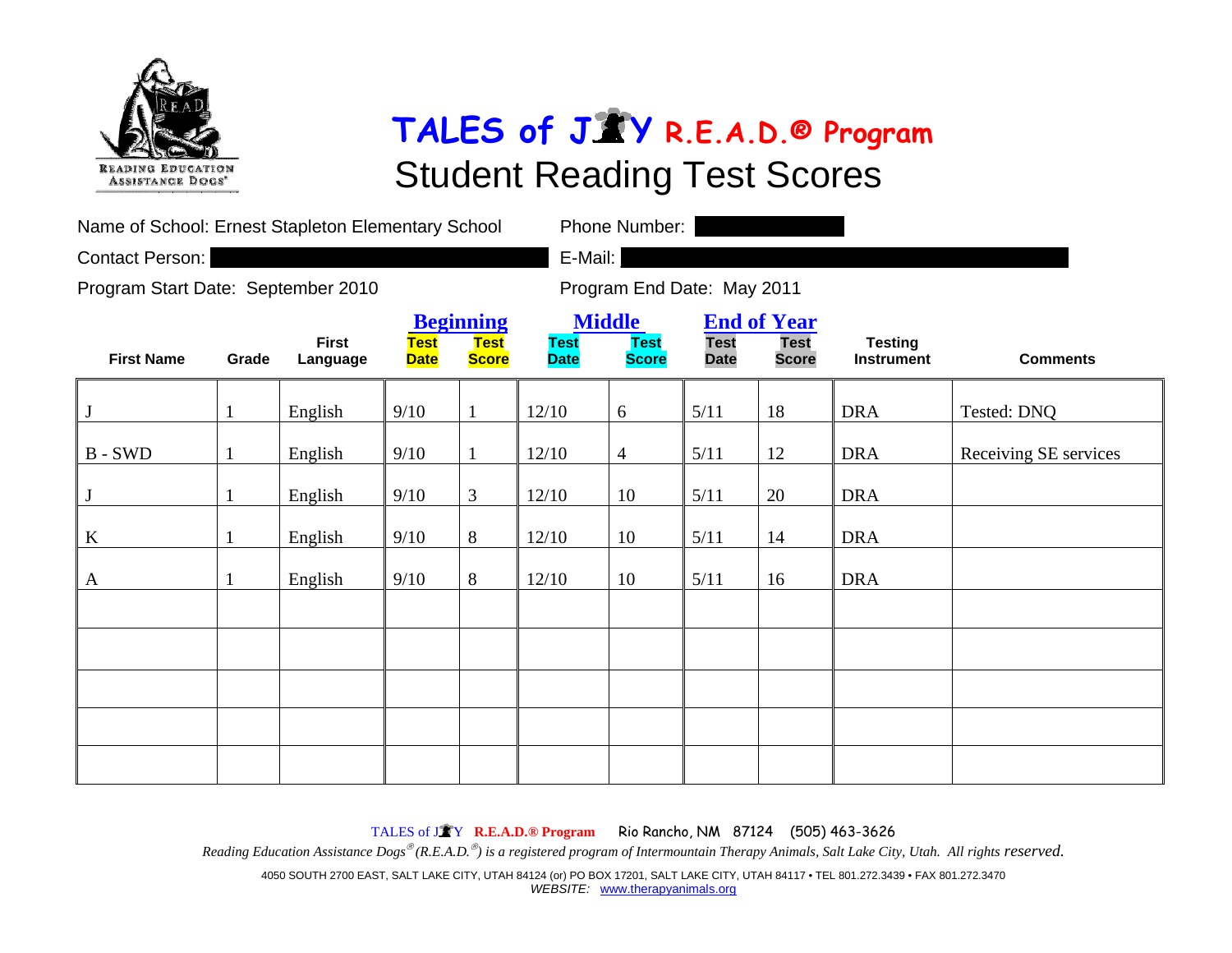

| Name of School: Sandia Vista Elementary School |                |                          |                            |                                                 |                            | Phone Number:                                |                            |                                                   |                                     |                                                      |
|------------------------------------------------|----------------|--------------------------|----------------------------|-------------------------------------------------|----------------------------|----------------------------------------------|----------------------------|---------------------------------------------------|-------------------------------------|------------------------------------------------------|
| Contact Person:                                |                |                          |                            |                                                 | E-Mail:                    |                                              |                            |                                                   |                                     |                                                      |
| Program Start Date: September 2010             |                |                          |                            |                                                 |                            |                                              | Program End Date: May 2011 |                                                   |                                     |                                                      |
| <b>First Name</b>                              | Grade          | <b>First</b><br>Language | <b>Test</b><br><b>Date</b> | <b>Beginning</b><br><b>Test</b><br><b>Score</b> | <b>Test</b><br><b>Date</b> | <b>Middle</b><br><b>Test</b><br><b>Score</b> | <b>Test</b><br><b>Date</b> | <b>End of Year</b><br><b>Test</b><br><b>Score</b> | <b>Testing</b><br><b>Instrument</b> | <b>Comments</b>                                      |
| ${\bf E}$                                      | 3              | English                  | 8/10                       | 20                                              | 12/10                      | 28                                           | 5/11                       | 30                                                | <b>DRA</b>                          | Went from beginning steps<br>to nearing proficient   |
| ${\bf E}$                                      | 3              | English                  | 8/10                       | 28                                              | 12/10                      | 34                                           | 5/11                       | 40                                                | <b>DRA</b>                          | Went from nearing<br>proficient to proficient!       |
| $S-SWD^{**}$                                   | 3              | English                  | 8/10                       | $\overline{4}$                                  | 12/10                      | $\overline{4}$                               | 5/11                       | 8                                                 | <b>DRA</b>                          | On an IEP for SLD                                    |
| $T-SWD^{**}$                                   | 3              | English/<br>Navajo       | 8/10                       | $\overline{2}$                                  | 12/10                      | 6                                            | 5/11                       | 10                                                | <b>DRA</b>                          | On an IEP for SLD and is<br><b>ELL</b>               |
| $I-SWD^{**}$                                   | 3              | English                  | $8/10$                     | 18                                              | 12/10                      | 20                                           | $5/11$                     | 28                                                | <b>DRA</b>                          | Is in SAT process $-$ being<br>tested                |
| $N-SWD^{**}$                                   | $\mathfrak{Z}$ | English                  | 8/10                       | 16                                              | 12/10                      | 24                                           | 5/11                       | 28                                                | <b>DRA</b>                          | Is on IEP for ADHD                                   |
| $M-SWD^{**}$                                   | 3              | English                  | 8/10                       | 18                                              | 12/10                      |                                              | 5/11                       |                                                   | <b>DRA</b>                          | Student moved                                        |
| $A-SWD^{**}$                                   | 3              | English                  | 8/10                       | 30                                              | 12/10                      | 38                                           | 5/11                       | 40                                                | <b>DRA</b>                          | 504 plan for selective<br>mute allows parent to test |
| $W-SWD^{**}$                                   | 3              | English                  | 8/10                       | 14                                              | 12/10                      | 18                                           | 5/11                       |                                                   | <b>DRA</b>                          | Student moved                                        |
| $J-SWD^{**}$                                   | 3              | English                  | 8/10                       | 24                                              | 12/10                      | 24                                           | 5/11                       | 30                                                | <b>DRA</b>                          | Is on IEP fro SLD                                    |

\*\*Students include literacy class from Fall semester

TALES of J <sup>Y</sup>**R.E.A.D.® Program** Rio Rancho, NM 87124 (505) 463-3626

*Reading Education Assistance Dogs*® *(R.E.A.D.*® *) is a registered program of Intermountain Therapy Animals, Salt Lake City, Utah. All rights reserved.*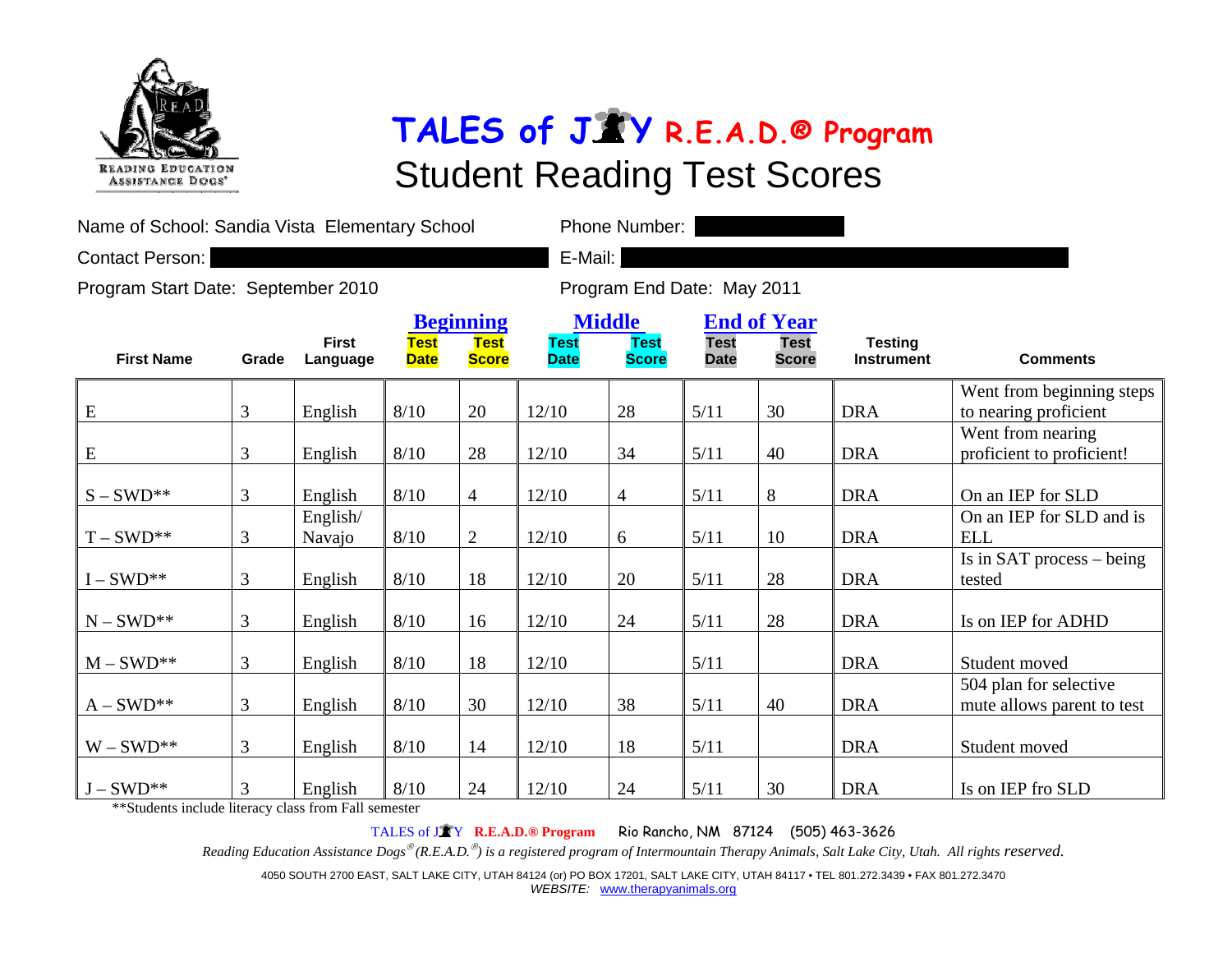

| Name of School: Colinas del Norte Elementary School<br>Contact Person: |                 |                          |                                                                               |     |                            | Phone Number:<br>E-Mail:                                                                         |      |                                                                    |             |                 |  |
|------------------------------------------------------------------------|-----------------|--------------------------|-------------------------------------------------------------------------------|-----|----------------------------|--------------------------------------------------------------------------------------------------|------|--------------------------------------------------------------------|-------------|-----------------|--|
| Program Start Date: September 2010                                     |                 |                          |                                                                               |     |                            | Program End Date: May 2011                                                                       |      |                                                                    |             |                 |  |
| <b>First Name</b>                                                      | Grade           | <b>First</b><br>Language | <b>Beginning</b><br><b>Test</b><br><b>Test</b><br><b>Score</b><br><b>Date</b> |     | <b>Test</b><br><b>Date</b> | <b>Middle</b><br><b>End of Year</b><br><b>Test</b><br><b>Test</b><br><b>Score</b><br><b>Date</b> |      | <b>Test</b><br><b>Testing</b><br><b>Score</b><br><b>Instrument</b> |             | <b>Comments</b> |  |
| G                                                                      | $\mathfrak{S}$  | English                  | 10/10                                                                         | 190 | 1/11                       | 198                                                                                              | 5/11 | 184                                                                | <b>NWEA</b> |                 |  |
| D                                                                      | $5\overline{)}$ | English                  | 10/10                                                                         | 162 | 1/11                       | 191                                                                                              | 5/11 | 199                                                                | <b>NWEA</b> | Great growth!   |  |
|                                                                        |                 |                          |                                                                               |     |                            |                                                                                                  |      |                                                                    |             |                 |  |
|                                                                        |                 |                          |                                                                               |     |                            |                                                                                                  |      |                                                                    |             |                 |  |
|                                                                        |                 |                          |                                                                               |     |                            |                                                                                                  |      |                                                                    |             |                 |  |
|                                                                        |                 |                          |                                                                               |     |                            |                                                                                                  |      |                                                                    |             |                 |  |
|                                                                        |                 |                          |                                                                               |     |                            |                                                                                                  |      |                                                                    |             |                 |  |
|                                                                        |                 |                          |                                                                               |     |                            |                                                                                                  |      |                                                                    |             |                 |  |
|                                                                        |                 |                          |                                                                               |     |                            |                                                                                                  |      |                                                                    |             |                 |  |
|                                                                        |                 |                          |                                                                               |     |                            |                                                                                                  |      |                                                                    |             |                 |  |

TALES of J <sup>Y</sup>**R.E.A.D.® Program** Rio Rancho, NM 87124 (505) 463-3626 *Reading Education Assistance Dogs*® *(R.E.A.D.*® *) is a registered program of Intermountain Therapy Animals, Salt Lake City, Utah. All rights reserved.*  4050 SOUTH 2700 EAST, SALT LAKE CITY, UTAH 84124 (or) PO BOX 17201, SALT LAKE CITY, UTAH 84117 • TEL 801.272.3439 • FAX 801.272.3470 *WEBSITE:* www.therapyanimals.org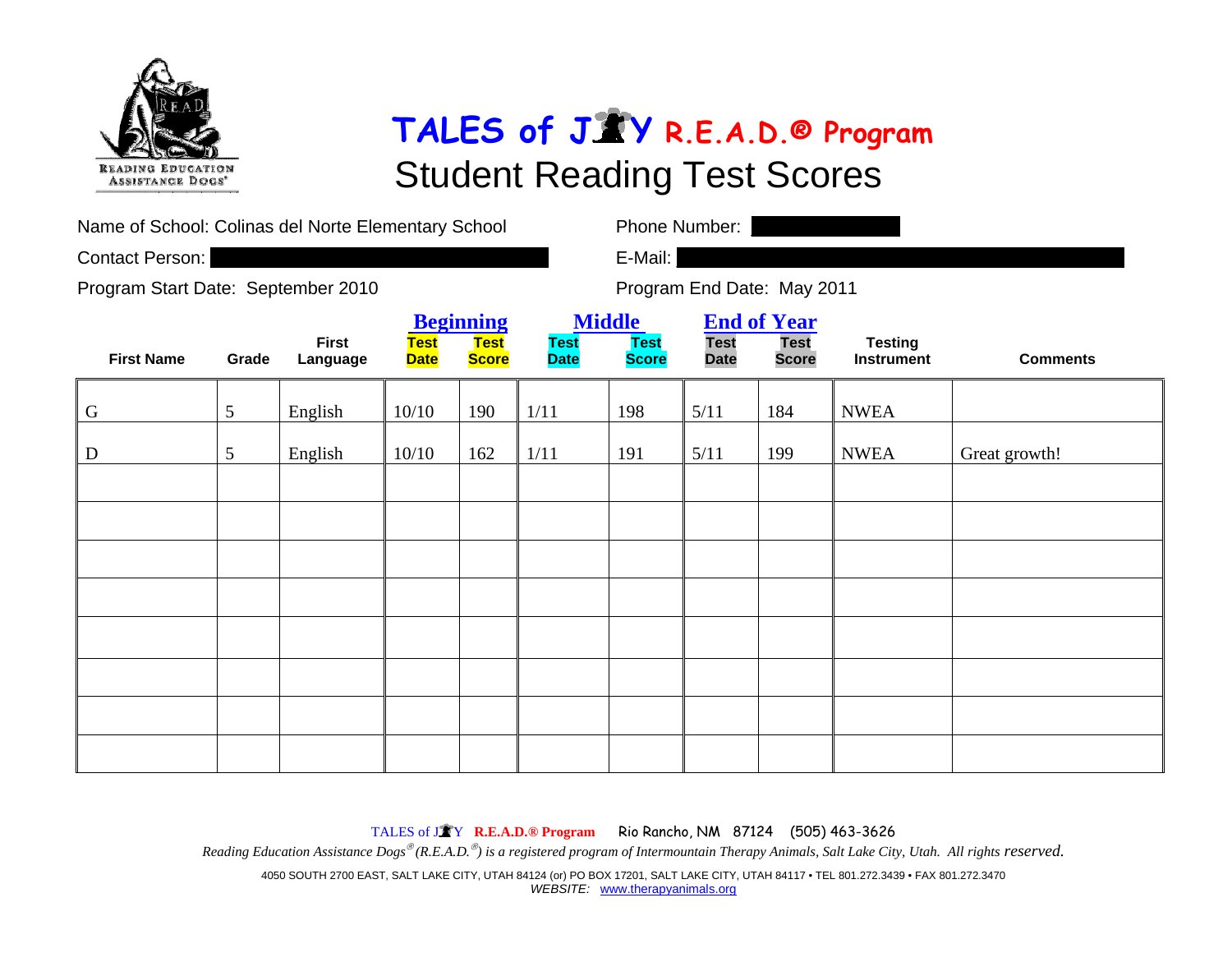

| Name of School: Martin Luther King Jr. Elementary School |
|----------------------------------------------------------|
|                                                          |

Contact Person: **E-Mail: Contact Person: E-Mail: E-Mail: E-Mail: E-Mail: E-Mail: E-Mail: E-Mail: E-Mail: E-Mail: E-Mail: E-Mail: E-Mail: E-Mail: E-Mail: E-Mail: E-Mail: E-Mail: E-Mail:** 

Phone Number:  $\parallel$ 

Program Start Date: September 2010 Program End Date: May 2011

|                   |                |                          |                            | <b>Beginning</b>            |                            | <b>Middle</b>               | <b>End of Year</b>         |                             |                                     |                                                                                                                                                                            |
|-------------------|----------------|--------------------------|----------------------------|-----------------------------|----------------------------|-----------------------------|----------------------------|-----------------------------|-------------------------------------|----------------------------------------------------------------------------------------------------------------------------------------------------------------------------|
| <b>First Name</b> | Grade          | <b>First</b><br>Language | <b>Test</b><br><b>Date</b> | <b>Test</b><br><b>Score</b> | <b>Test</b><br><b>Date</b> | <b>Test</b><br><b>Score</b> | <b>Test</b><br><b>Date</b> | <b>Test</b><br><b>Score</b> | <b>Testing</b><br><b>Instrument</b> | <b>Comments</b>                                                                                                                                                            |
| $\mathbf C$       | $\overline{2}$ | English                  | 8/10                       | $\overline{2}$              | 12/10                      | 3                           |                            |                             | <b>DRA</b>                          | Student disenrolled in<br>February                                                                                                                                         |
| M                 | $\mathbf{2}$   | English                  | 8/10                       | 1                           | 12/10                      | $\mathbf{2}$                | $5/11$                     | 6                           | <b>DRA</b>                          |                                                                                                                                                                            |
| $D-SWD$           | $\mathbf{2}$   | English                  | 8/10                       | $\overline{4}$              | 12/10                      | 10                          | 5/11                       | 16                          | <b>DRA</b>                          | Student began<br>participating in the<br>R.E.A.D. program in<br>November; also goes to<br>the special education<br>reading interventionalist<br>for 1:1 instruction daily. |
|                   |                |                          |                            |                             |                            |                             |                            |                             |                                     |                                                                                                                                                                            |
|                   |                |                          |                            |                             |                            |                             |                            |                             |                                     |                                                                                                                                                                            |
|                   |                |                          |                            |                             |                            |                             |                            |                             |                                     |                                                                                                                                                                            |

TALES of J <sup>Y</sup>**R.E.A.D.® Program** Rio Rancho, NM 87124 (505) 463-3626

*Reading Education Assistance Dogs*® *(R.E.A.D.*® *) is a registered program of Intermountain Therapy Animals, Salt Lake City, Utah. All rights reserved.*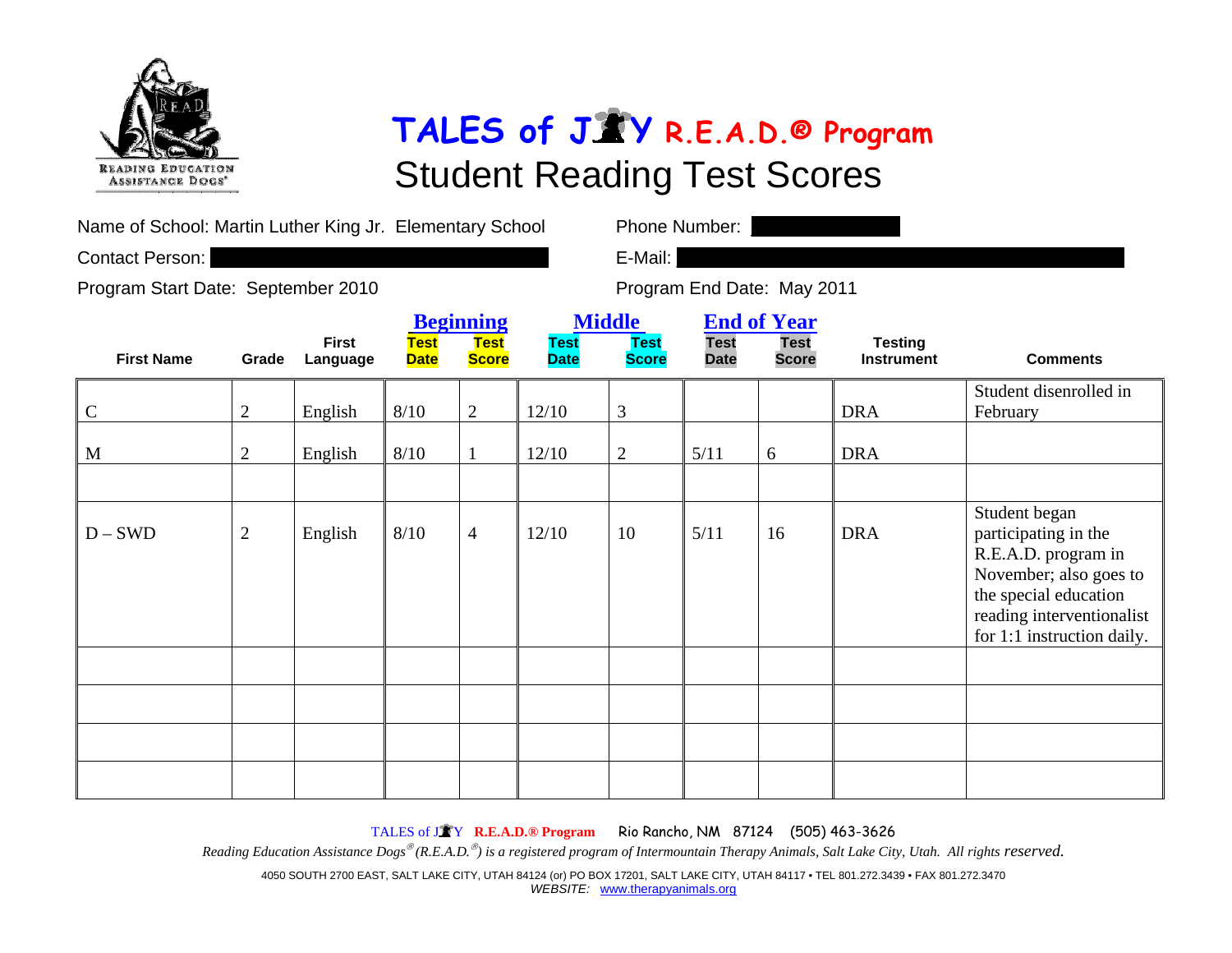### **TALES of JOY R.E.A.D.® Program Data - Kindergarten DRA scores 10-11**

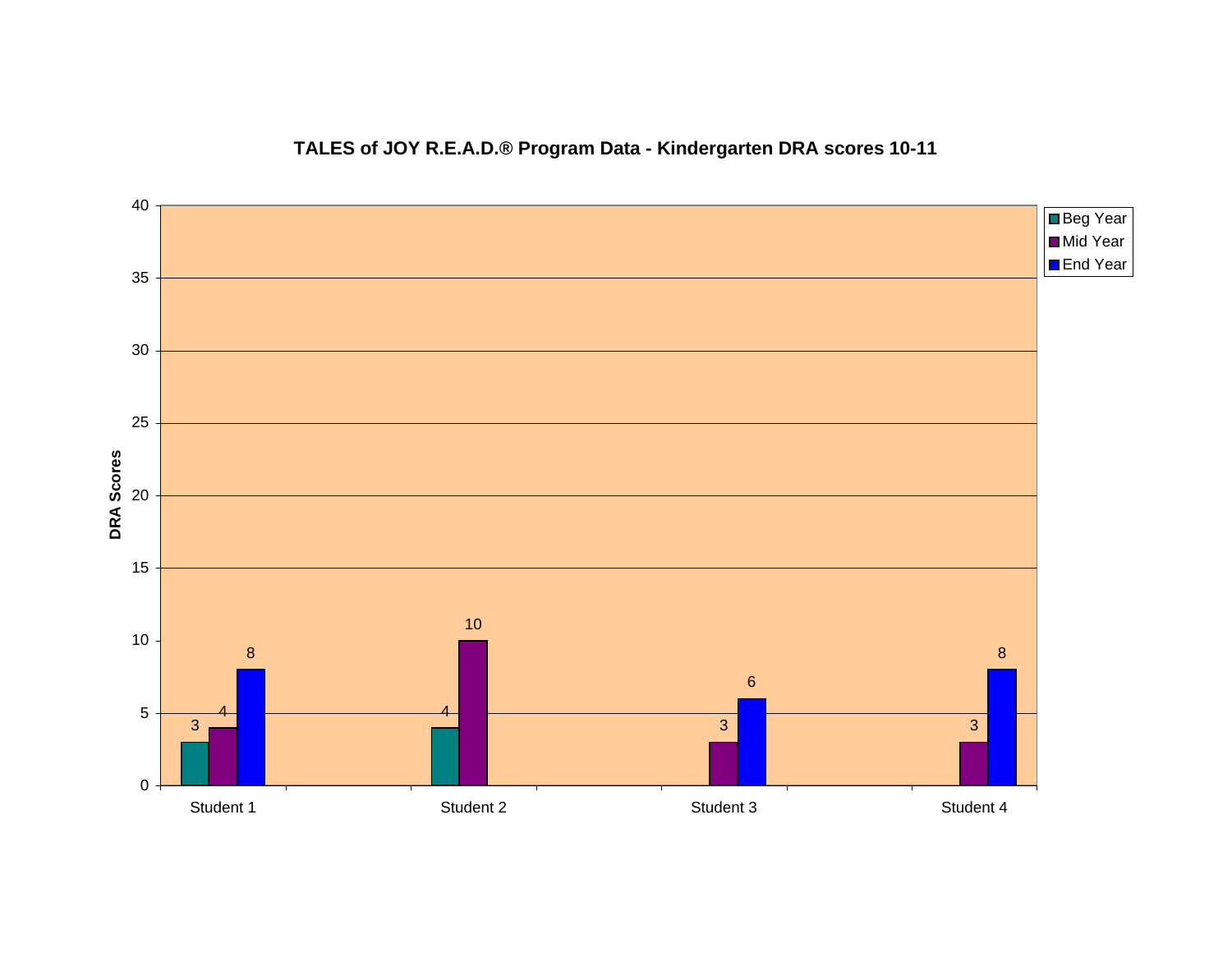### **TALES of JOY R.E.A.D.® Program Data - First Grade DRA scores 10-11**

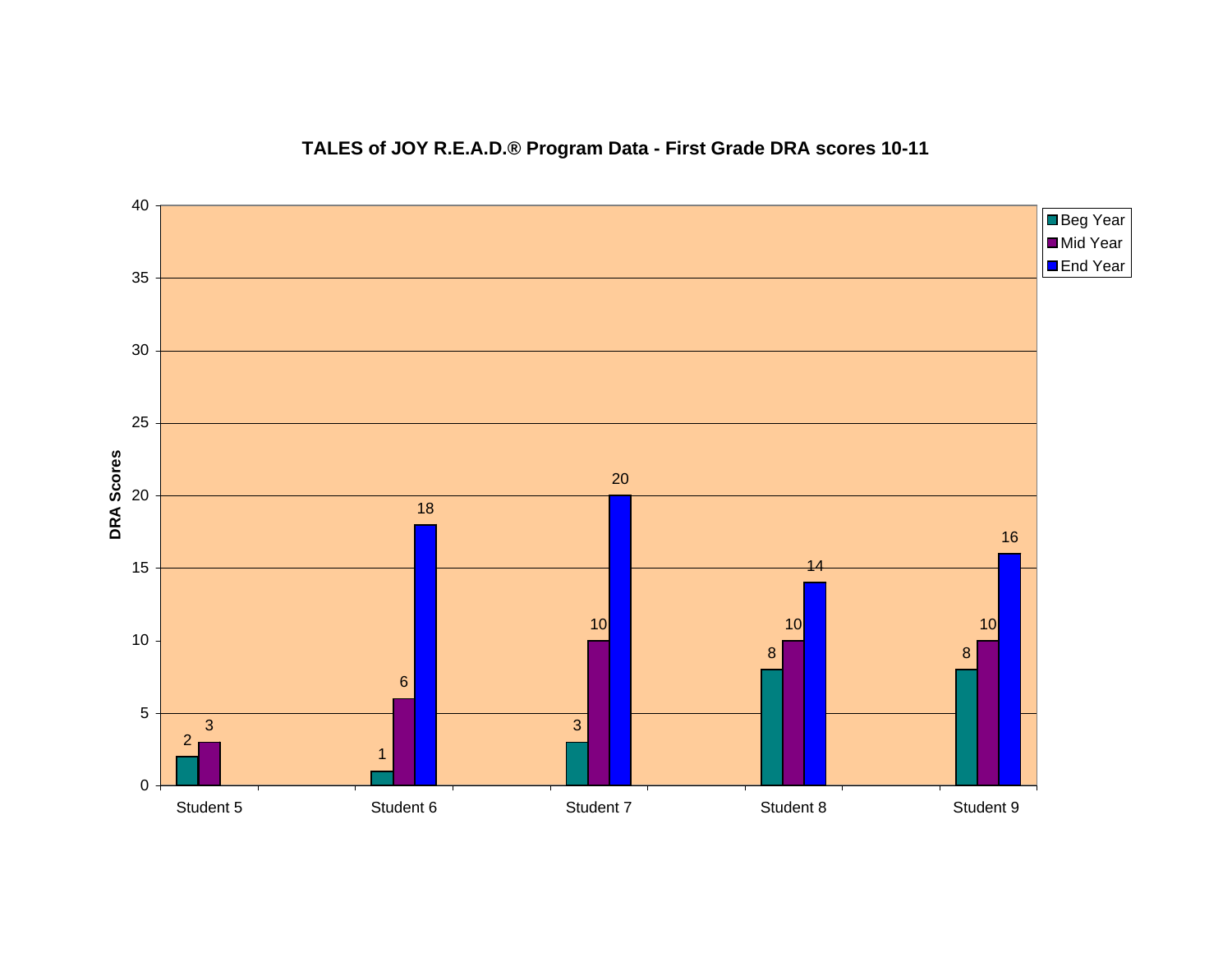### **TALES of JOY R.E.A.D.® Program Data - First Grade DRA scores 10-11**

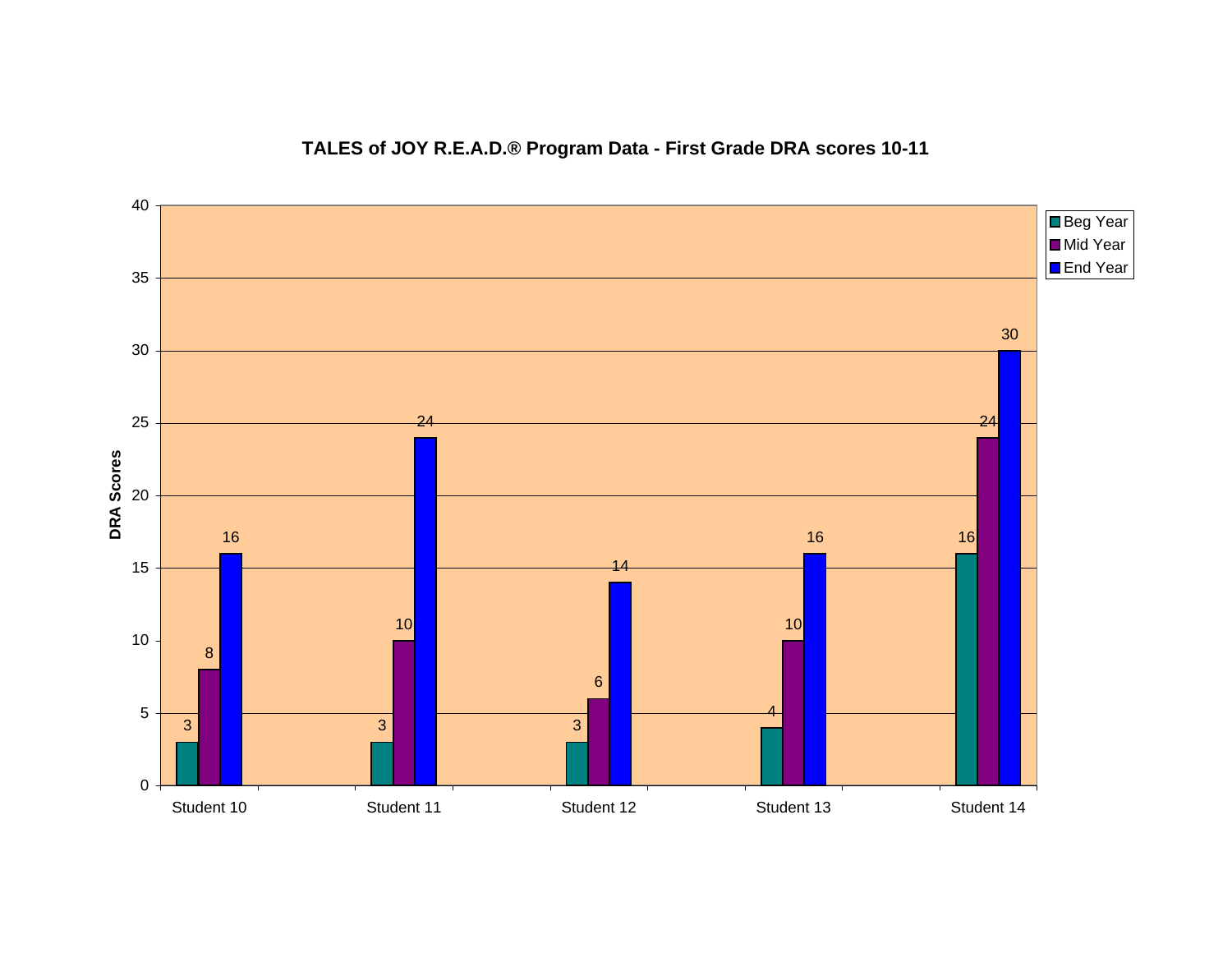

#### **TALES of JOY R.E.A.D.® Program Data - Second/Third Grade DRA scores 10-11**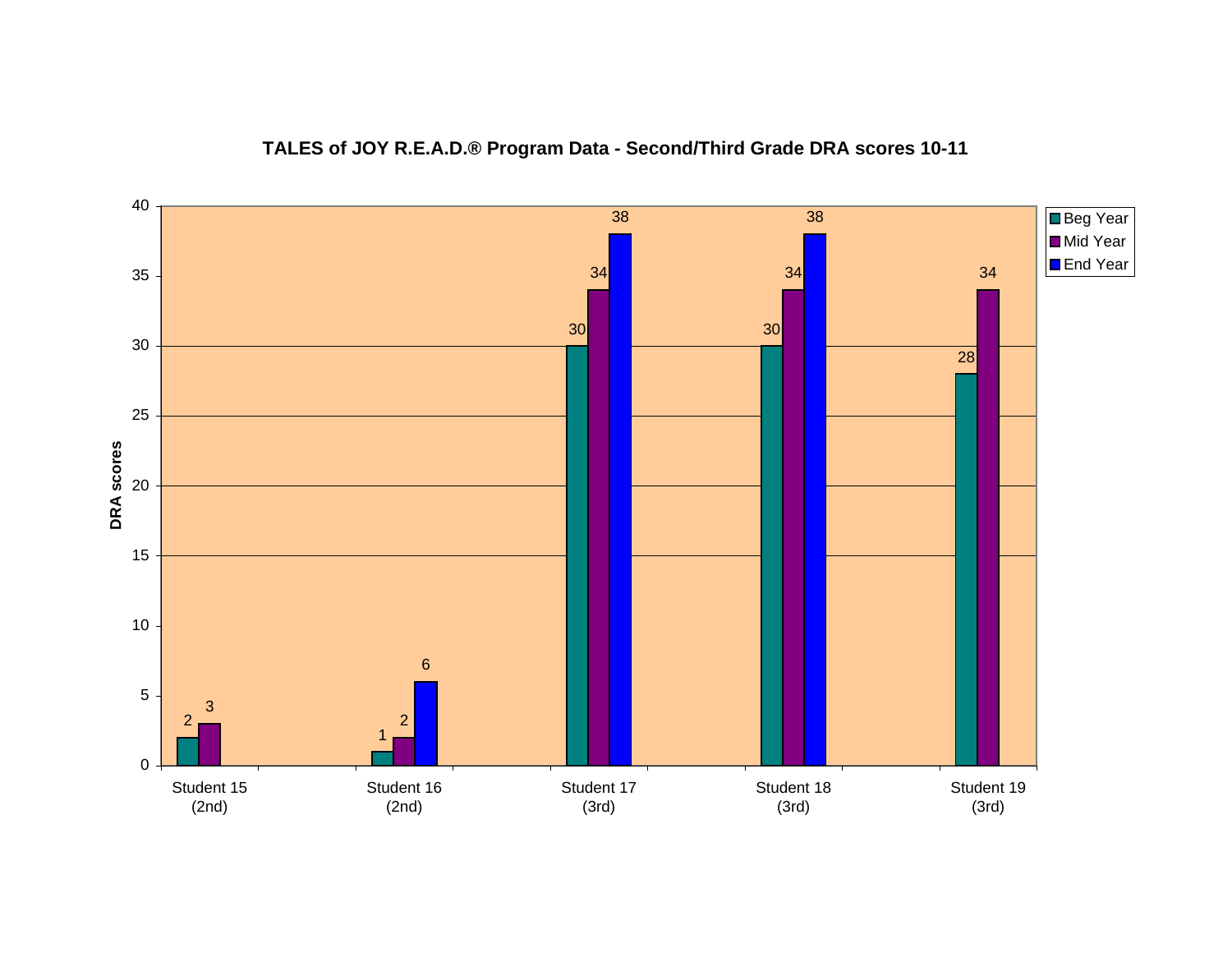

### **TALES of JOY R.E.A.D.® Program Data - Third/Fourth Grade DRA scores 10-11**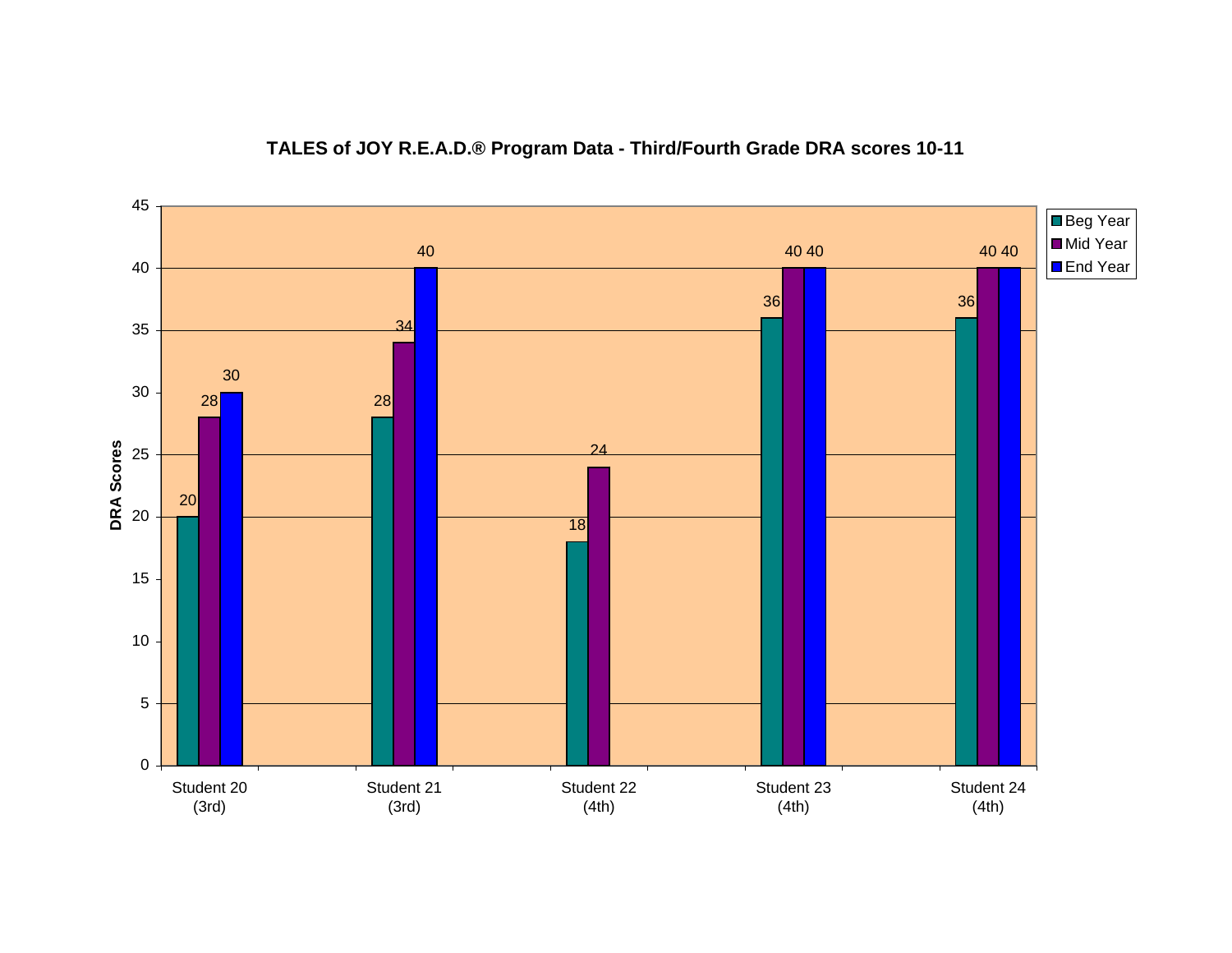

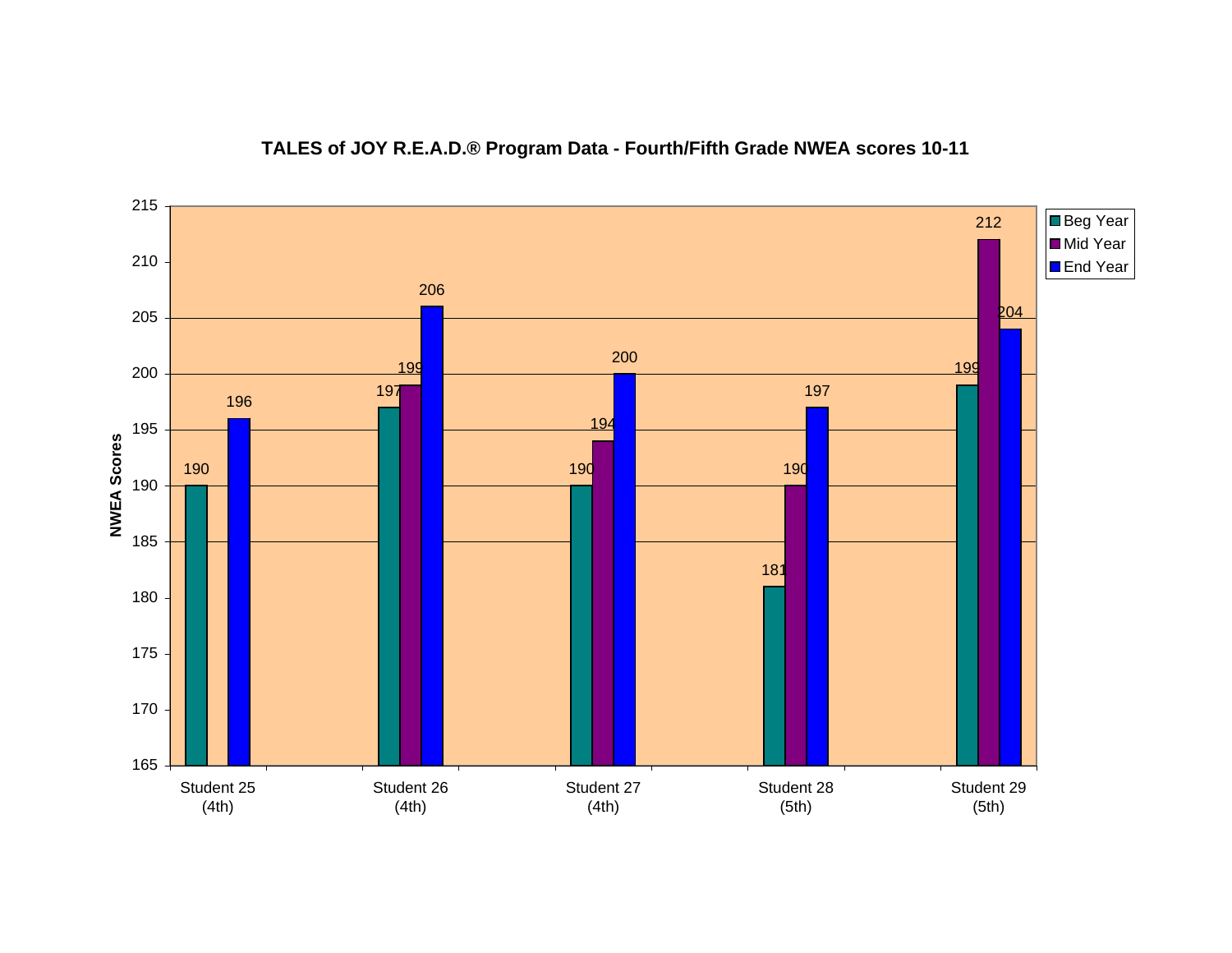#### **TALES of JOY R.E.A.D.® Program Data - Fifth Grade NWEA scores 10-11**

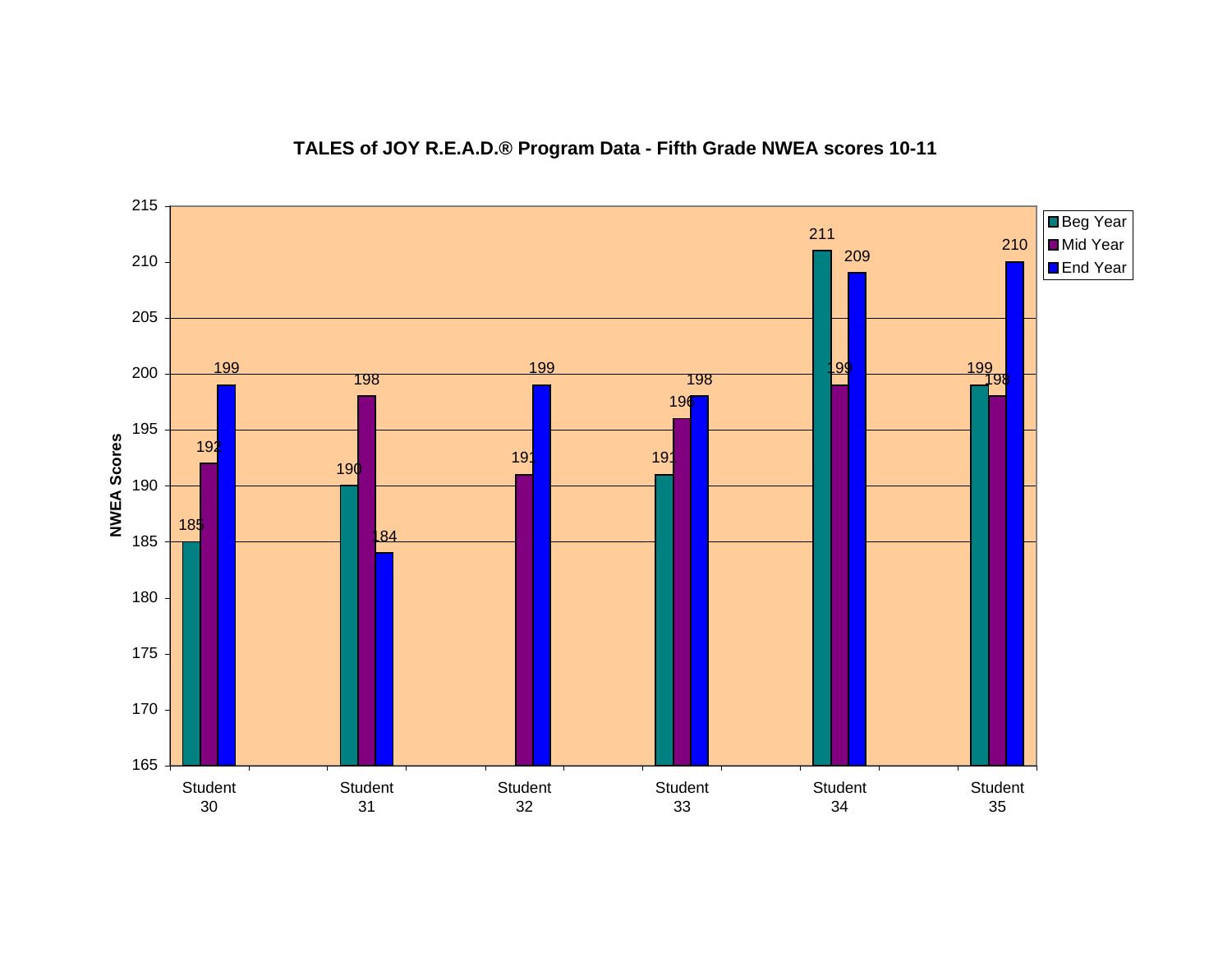#### **TALES of JOY R.E.A.D.® Program Data - Fifth Grade NWEA scores 10-11**

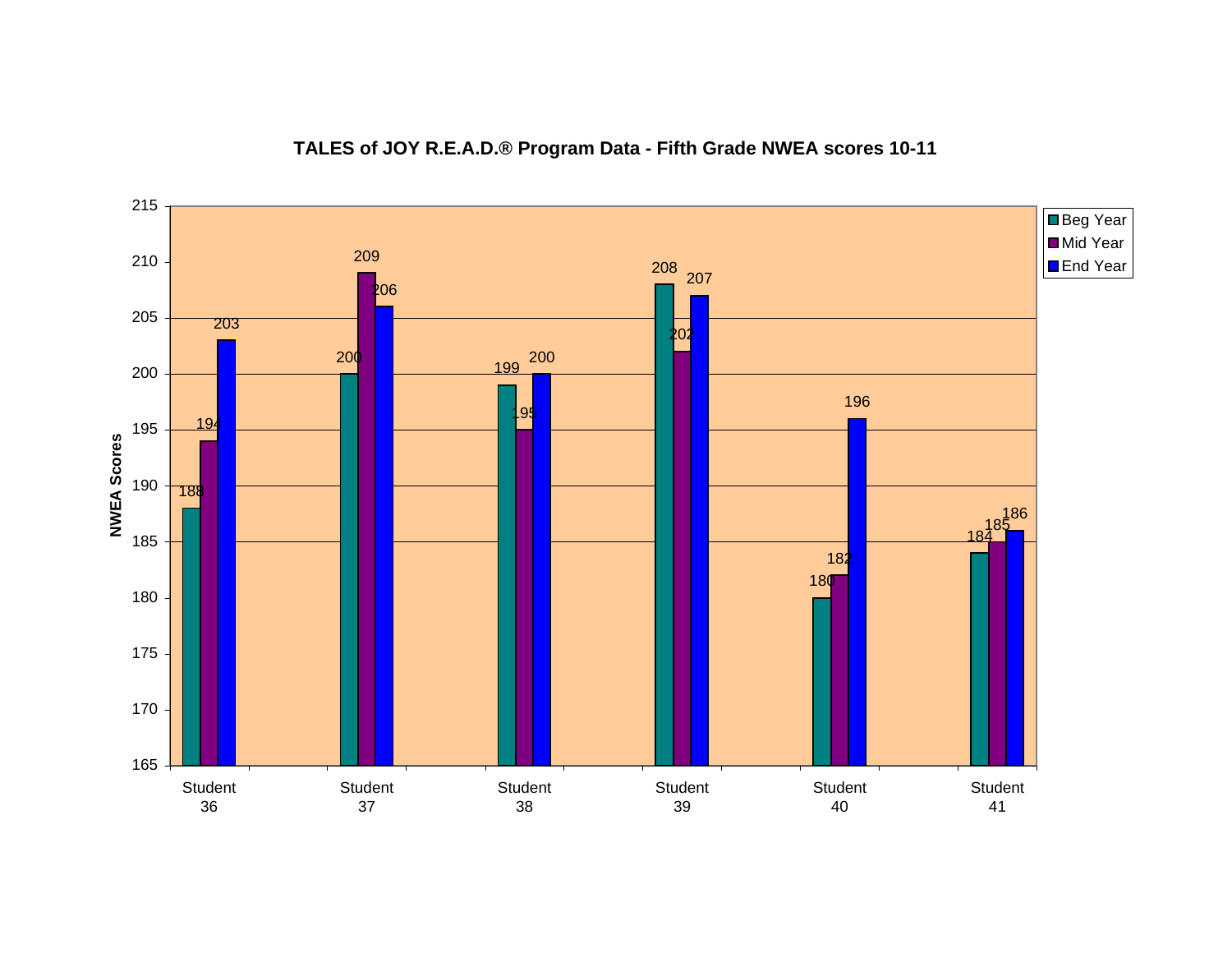#### **TALES of JOY R.E.A.D.® Program Data - First/Second/Third Grade DRA scores 10-11 Students w/Disabilities**

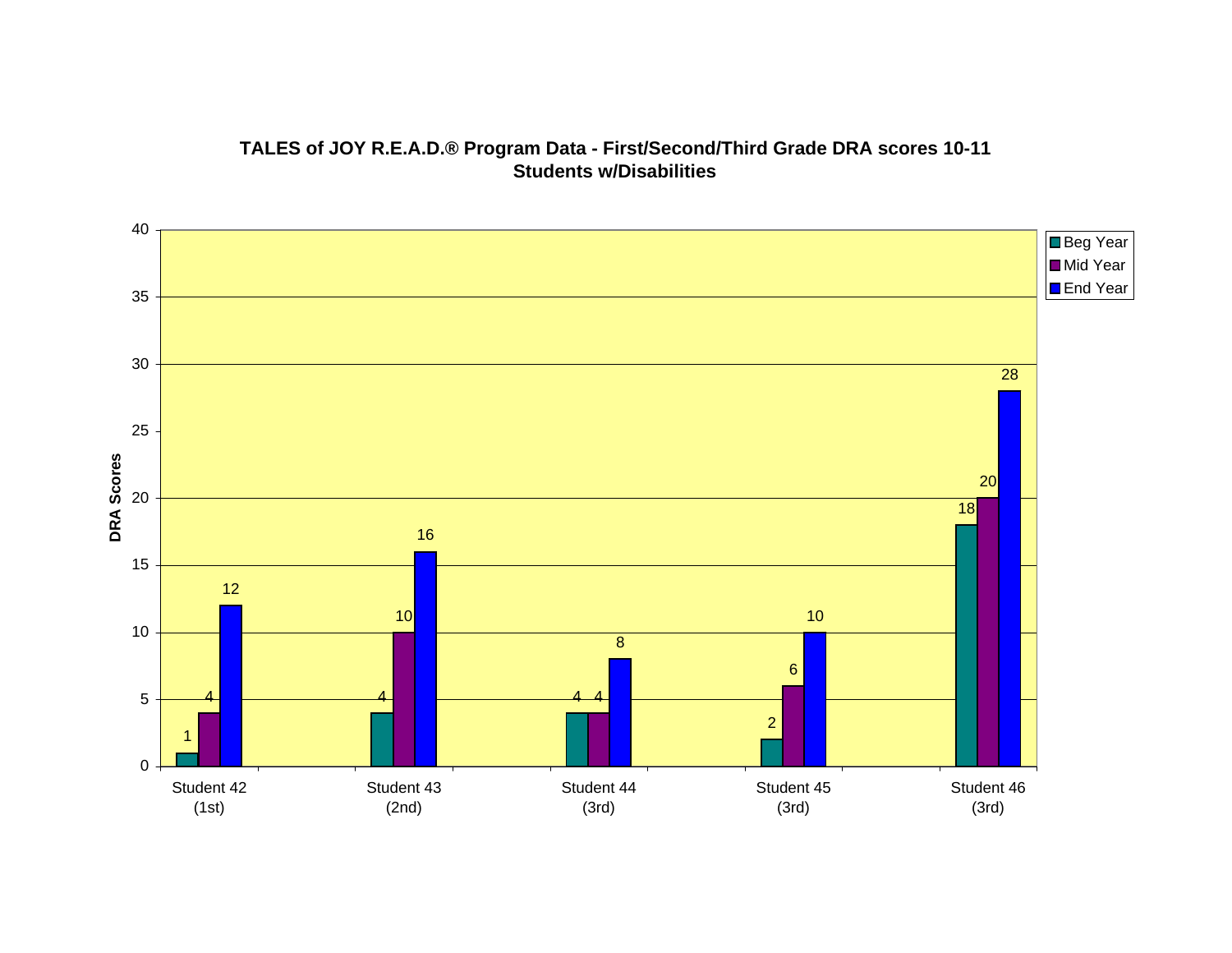

**TALES of JOY R.E.A.D.® Program Data - Third Grade DRA scores 10-11 Students w/Disabilities**